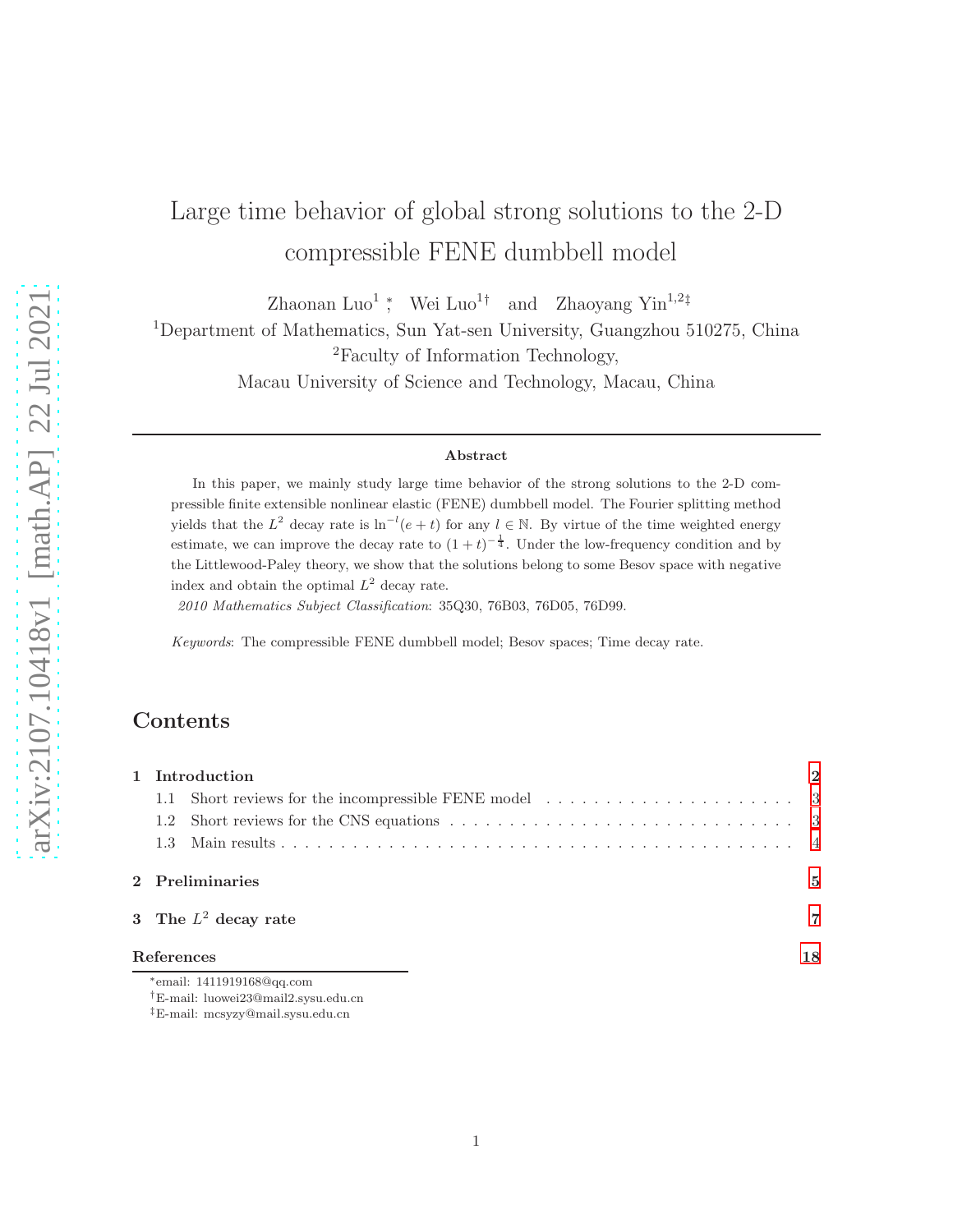## <span id="page-1-0"></span>1 Introduction

In this paper we are concerned with the compressible finite extensible nonlinear elastic (FENE) dumbbell model [\[2,](#page-18-0) [14\]](#page-18-1):

<span id="page-1-1"></span>(1.1)  
\n
$$
\begin{cases}\n\varrho_t + div(\varrho u) = 0, \\
(\varrho u)_t + div(\varrho u \otimes u) - div \Sigma(u) + \nabla_x P(\varrho) = div \tau, \\
\psi_t + u \cdot \nabla \psi = div_R[-\sigma(u) \cdot R\psi + \nabla_R \psi + \nabla_R U \psi], \\
\tau_{ij} = \int_B (R_i \nabla_j U) \psi dR, \\
\varrho|_{t=0} = \varrho_0, \quad u|_{t=0} = u_0, \quad \psi|_{t=0} = \psi_0, \\
(\nabla_R \psi + \nabla_R U \psi) \cdot n = 0 \quad \text{on} \quad \partial B(0, R_0).\n\end{cases}
$$

In [\(1.1\)](#page-1-1),  $\rho(t, x)$  stands for the density of the solvent,  $u(t, x)$  denotes the velocity of the polymeric liquid and  $\psi(t, x, R)$  represents the distribution function for the internal configuration. The notation  $\Sigma(u) = \mu(\nabla u + \nabla^T u) + \mu' div u \cdot Id$  stands for the stress tensor, with the viscosity coefficients  $\mu$  and  $\mu'$  satisfying  $\mu > 0$  and  $2\mu + \mu' > 0$ . The pressure satisfies  $P(\varrho) = \varrho^{\gamma}$  with  $\gamma \geq 1$ . Moreover,  $\tau$  stands for an additional stress tensor.  $\sigma(u)$  is the drag term. In the general case,  $\sigma(u) = \nabla u$ .

The compressible FENE dumbbell model describes the system coupling fluids and polymers. A polymer is described as an "elastic dumbbell" consisting of two "beads" joined by a spring that can be modeled by R. The finite extensibility of the polymers means that R is bounded in ball  $B = B(0, R_0)$ . Let  $\mathcal{U}(R) = -k \log(1-(\frac{|R|}{|R_0|})$  $\frac{|R|}{|R_0|}$ )<sup>2</sup>) represents the potential with  $k > 0$ . The polymer particles are described by  $\psi(t, x, R)$  satisfies  $\int_B \psi(t, x, R) dR = 1$ . At the level of liquid, the system couples compressible Navier-Stokes (CNS) equations with a Fokker-Planck equation. This is a micro-macro model (For more details, one can refer to [\[31\]](#page-20-0) and [\[32\]](#page-20-1)).

In this paper, we take  $R_0 = 1$  and  $x \in \mathbb{R}^2$ . Notice that  $(\varrho, u, \psi)$  with  $\varrho = 1$ ,  $u = 0$  and

$$
\psi_{\infty}(R) = \frac{e^{-\mathcal{U}(R)}}{\int_{B} e^{-\mathcal{U}(R)} dR} = \frac{(1 - |R|^2)^k}{\int_{B} (1 - |R|^2)^k dR},
$$

is a trivial solution of [\(1.1\)](#page-1-1). Taking the perturbations near the global equilibrium:

$$
\rho = \varrho - 1, \quad u = u, \quad g = \frac{\psi - \psi_{\infty}}{\psi_{\infty}},
$$

then we can rewrite  $(1.1)$  as the following system:

<span id="page-1-2"></span>(1.2)  

$$
\begin{cases}\n\rho_t + div \ u(1 + \rho) = -u \cdot \nabla \rho, \\
u_t - \frac{1}{1+\rho} div \Sigma(u) + \frac{P'(1+\rho)}{1+\rho} \nabla \rho = -u \cdot \nabla u + \frac{1}{1+\rho} div \ \tau, \\
g_t + \mathcal{L}g = -u \cdot \nabla g - \frac{1}{\psi_{\infty}} \nabla_R \cdot (\nabla u R g \psi_{\infty}) - div \ u - \nabla u R \nabla_R \mathcal{U}, \\
\tau_{ij}(g) = \int_B (R_i \nabla_{Rj} \mathcal{U}) g \psi_{\infty} dR, \\
\rho|_{t=0} = \rho_0, \ u|_{t=0} = u_0, \ g|_{t=0} = g_0, \\
\psi_{\infty} \nabla_R g \cdot n = 0 \quad \text{on} \quad \partial B(0, 1),\n\end{cases}
$$

where  $\mathcal{L}g = -\frac{1}{\psi_{\infty}} \nabla_R \cdot (\psi_{\infty} \nabla_R g)$ .

**Remark.** As in the reference [\[32\]](#page-20-1), one can deduce that  $\psi = 0$  on  $\partial B(0, 1)$ .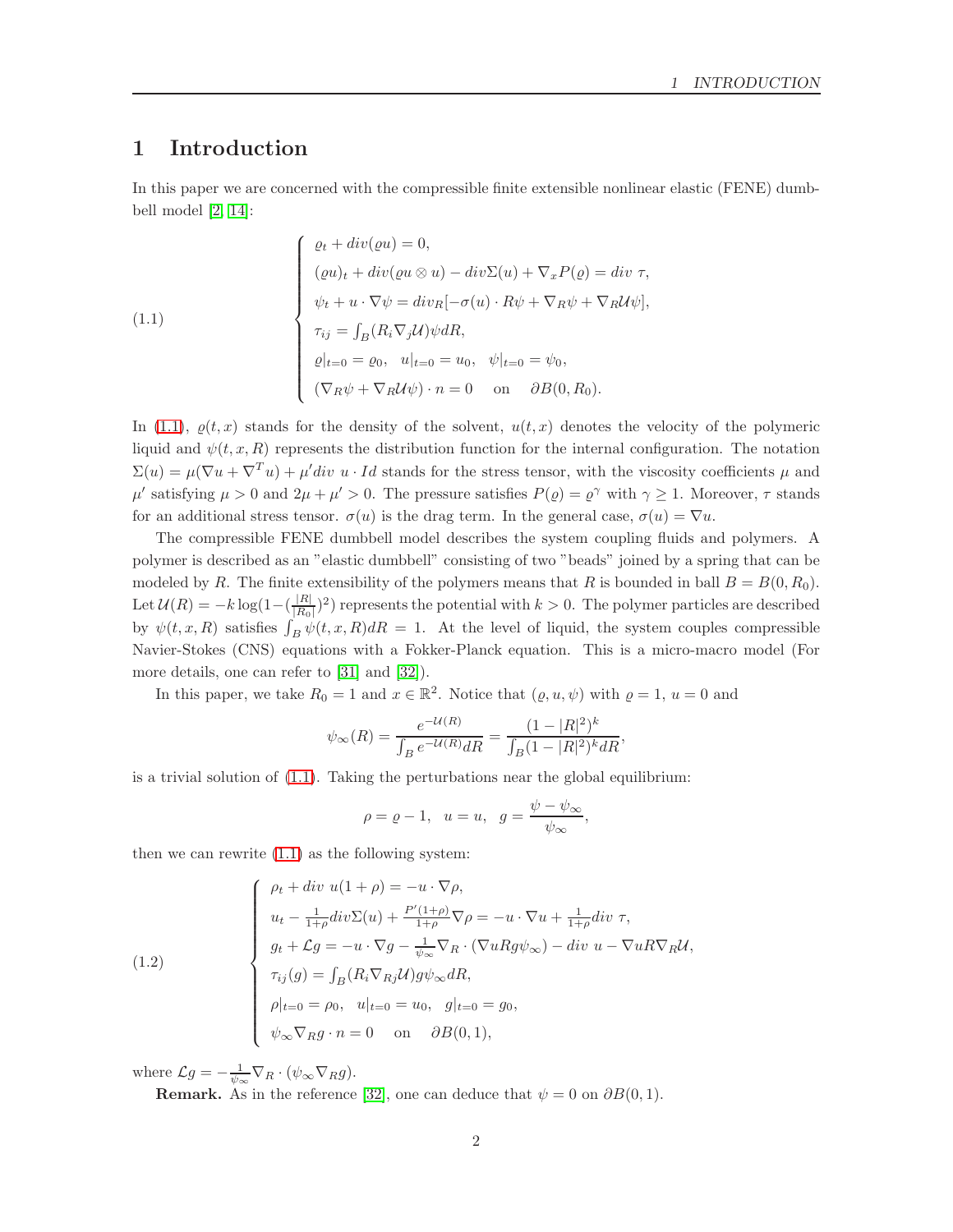#### <span id="page-2-0"></span>1.1. Short reviews for the incompressible FENE model

Let us review some mathematical results about the incompressible FENE model. At first, M. Renardy [\[38\]](#page-20-2) established the local well-posedness in Sobolev spaces with potential  $\mathcal{U}(R) = (1 - |R|^2)^{1-\sigma}$  for  $\sigma > 1$ . Later, B. Jourdain, T. Lelièvre, and C. Le Bris [\[22\]](#page-19-0) proved local existence of a stochastic differential equation with potential  $\mathcal{U}(R) = -k \log(1 - |R|^2)$  in the case  $k > 3$  for a Couette flow. H. Zhang and P. Zhang [\[47\]](#page-20-3) proved local well-posedness of  $(1.4)$  with  $d = 3$  in weighted Sobolev spaces. For the co-rotation case, F. Lin, P. Zhang, and Z. Zhang [\[26\]](#page-19-1) obtain a global existence results with  $d = 2$  and  $k > 6$ . If the initial data is perturbation around equilibrium, N. Masmoudi [\[31\]](#page-20-0) proved global well-posedness of  $(1.4)$  for  $k > 0$ . In the co-rotation case with  $d = 2$ , he [\[31\]](#page-20-0) obtained a global result for  $k > 0$  without any small conditions. A. V. Busuioc, I. S. Ciuperca, D. Iftimie and L. I. Palade [\[5\]](#page-18-2) obtain a global existence result with only the small condition on  $\psi_0$ . The global existence of weak solutions in  $L^2$  was proved recently by N. Masmoudi [\[32\]](#page-20-1) under some entropy conditions. Recently, M. Schonbek [\[40\]](#page-20-4) studied the  $L^2$  decay of the velocity for the co-rotation FENE dumbbell model, and obtained the decay rate  $(1+t)^{-\frac{d}{4}+\frac{1}{2}}$ ,  $d \geq 2$  with  $u_0 \in L^1$ . Moreover, she conjectured that the sharp decay rate should be  $(1 + t)^{-\frac{d}{4}}$ ,  $d \geq 2$ . However, she failed to get it because she could not use the bootstrap argument as in [\[39\]](#page-20-5) due to the additional stress tensor. Recently, W. Luo and Z. Yin [\[27\]](#page-19-2) improved Schonbek's result and showed that the decay rate is  $(1+t)^{-\frac{d}{4}}$  with  $d \geq 3$  and  $\ln^{-l}(1+t)$ with  $d = 2$  for any  $l \in \mathbb{N}^+$ . This result shows that M. Schonbek's conjecture is true when  $d \geq 3$ . More recently, W. Luo and Z. Yin [\[28\]](#page-19-3) improved the decay rate to  $(1+t)^{-\frac{d}{4}}$  with  $d=2$ . In [\[19\]](#page-19-4), Y. Jia and H. Ye also prove the optimal time decay rate via a different approach.

#### <span id="page-2-1"></span>1.2. Short reviews for the CNS equations

Taking  $\psi \equiv 0$ , the system [\(1.1\)](#page-1-1) reduce to the CNS equations. In order to study about the (1.1), we cite some reference about the CNS equations. The first local existence and uniqueness results were obtained by J. Nash [\[36\]](#page-20-6) for smooth initial data without vacuum. Later on, A. Matsumura and T. Nishida [\[34\]](#page-20-7) proved the global well-posedness for smooth data close to equilibrium with  $d = 3$ . In [\[23\]](#page-19-5), A. V. Kazhikhov and V. V. Shelukhin established the first global existence result with large data in one dimensional space under some suitable condition on  $\mu$  and  $\lambda$ . If  $\mu$  is constant and  $\lambda(\rho) = b\rho^{\beta}$ , X. Huang and J. Li [\[17\]](#page-19-6) obtained a global existence and uniqueness result for large initial data in two dimensional space(See also [\[21\]](#page-19-7)). In [\[18\]](#page-19-8), X. Huang, J. Li, and Z. Xin proved the global well-posedness with vacuum. The Blow-up phenomenons were studied by Z. Xin et al in [\[43,](#page-20-8) [24,](#page-19-9) [45\]](#page-20-9). Concerning the global existence of weak solutions for the large initial data, we may refer to [\[3,](#page-18-3) [4,](#page-18-4) [35,](#page-20-10) [42\]](#page-20-11).

To catch the scaling invariance property of the CNS equations. R. Danchin introduced the "critical spaces" in his series papers [\[8,](#page-18-5) [9,](#page-18-6) [10,](#page-18-7) [11,](#page-18-8) [13\]](#page-18-9) and obtained several important existence and uniqueness results. Recently, Q. Chen, C. Miao and Z. Zhang [\[6\]](#page-18-10) proved the local existence and uniqueness in critical homogeneous Besov spaces. The ill-posedness results was obtained in [\[7\]](#page-18-11). In [\[15\]](#page-19-10), L. He, J. Huang and C. Wang proved the global stability with  $d = 3$  i.e. for any perturbed solutions will remain close to the reference solutions if initially they are close to another one.

The large time behaviour of the global solutions  $(\rho, u)$  to the CNS equations with  $d = 3$  was firstly proved by A. Matsumura and T. Nishida in [\[34\]](#page-20-7). Recently, H. Li and T. Zhang [\[25\]](#page-19-11) obtain the optimal time decay rate for the CNS equations with  $d = 3$  by spectrum analysis in Sobolev spaces. R. Danchin and J. Xu [\[12\]](#page-18-12) studied about the large time behaviour in the critical Besov space with  $d \geq 2$ . J. Xu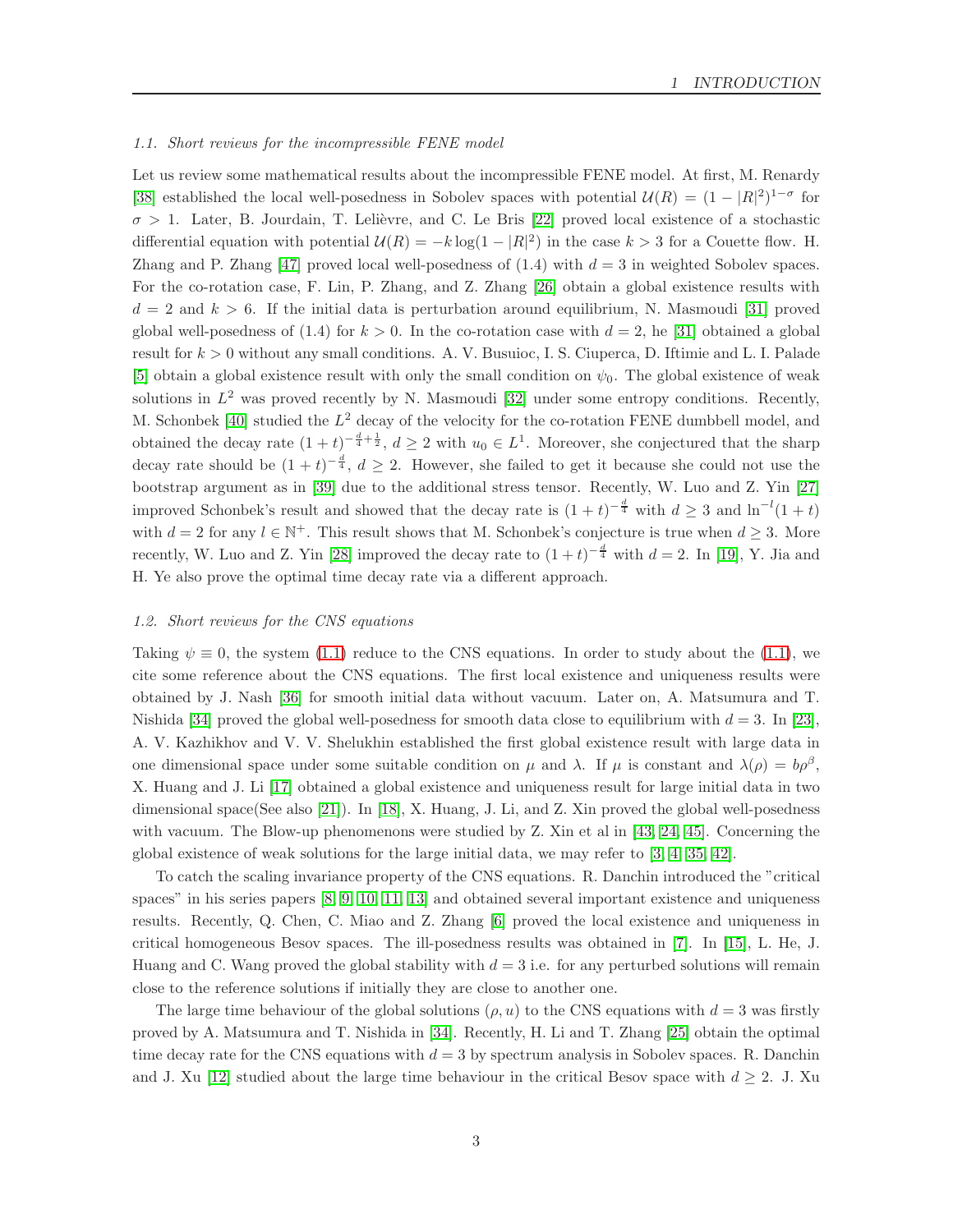[\[46\]](#page-20-12) obtained the optimal time decay rate with a small low-frequency assumption in some Besov spaces with negative index. More recently, Z. Xin and J. Xu [\[44\]](#page-20-13) studied about the large time behaviour and removed the smallness of low frequencies.

#### <span id="page-3-0"></span>1.3. Main results

The well-posedness for the system [\(1.1\)](#page-1-1) was established by J. Ning, Y. Liu and T. Zhang [\[20\]](#page-19-12). They proved the global well-posedness for [\(1.1\)](#page-1-1) if the initial data is close to the equilibrium and  $R \in \mathbb{R}^3$ . For the compressible FENE system, Z. Luo, W. Luo and Z. Yin [\[30\]](#page-19-13) proved the global well-posedness results with  $d \geq 2$  and studied large time behaviour with  $d \geq 3$ .

Recently, N. Masmoudi [\[33\]](#page-20-14) is concerning with the long time behavior for polymeric models. Large time behaviour of the compressible FENE system with  $d \geq 3$  has been studied in [\[29\]](#page-19-14) and [\[30\]](#page-19-13). To our best knowledge, for  $d = 2$ , large time behaviour for the compressible FENE system [\(1.2\)](#page-1-2) has not been studied yet. This problem is interesting and more difficult than the case with  $d \geq 3$ . In this paper, we will study about the optimal time decay rate for global strong solutions in  $L^2$ . The proof is based on the Littlewood-Paley decomposition theory and the Fourier splitting method. Motivated by [\[16\]](#page-19-15) and [\[48\]](#page-21-0), we deal with the linear term div  $\tau$  by virtue of the cancellation relation in Fourier space. Firstly we can prove the logarithmic decay rate for the velocity via the method in [\[27\]](#page-19-2). By virtue of the time weighted energy estimate and the logarithmic decay rate, then we improve the time decay rate to  $(1 + t)^{-\frac{1}{4}}$  for the velocity in  $L^2$ . The main difficult to get optimal time decay rate is that we can not get any information of u in  $L^1$  from [\(1.2\)](#page-1-2). Fortunately, similar to [\[41\]](#page-20-15), we can prove  $||u||_{L^{\infty}(0,\infty;\dot{B}_{2,\infty}^{-\frac{1}{2}})} \leq C$  from [\(1.2\)](#page-1-2) by using the time decay rate  $(1+t)^{-\frac{1}{4}}$ . Then we improve the time decay rate to  $(1+t)^{-\frac{5}{16}}$  for the velocity in  $L^2$  by the Littlewood-Paley decomposition theory and the Fourier splitting method. We obtain a slightly weaker conclusion  $||u||_{L^{\infty}(0,\infty;\dot{B}_{2,\infty}^{-1})} \leq C$  from [\(1.2\)](#page-1-2) by using the time decay rate  $(1+t)^{-\frac{5}{16}}$ . Finally, we obtain optimal time decay rate for the velocity in  $L^2$ by the Littlewood-Paley decomposition theory and the standard Fourier splitting method.

Our main result can be stated as follows.

<span id="page-3-1"></span>**Theorem 1.1** (Large time behaviour). Let  $d = 2$ . Let  $(\rho, u, g)$  be a global strong solution of [\(1.2\)](#page-1-2) with the initial data  $(\rho_0, u_0, g_0)$  under the condition in Theorem [2.6.](#page-5-0) In addition, if  $(\rho_0, u_0) \in \dot{B}_{2,\infty}^{-1} \times \dot{B}_{2,\infty}^{-1}$ and  $g_0 \in \dot{B}_{2,\infty}^{-1}(\mathcal{L}^2)$ , then there exists a constant C such that

(1.3) 
$$
\|\rho\|_{L^2} + \|u\|_{L^2} \le C(1+t)^{-\frac{1}{2}}
$$

and

(1.4) 
$$
||g||_{L^2(\mathcal{L}^2)} \leq C(1+t)^{-1}.
$$

**Remark 1.2.** Taking  $\psi \equiv 0$  and combining with the result in [\[46\]](#page-20-12), we can see that the L<sup>2</sup> decay rate for  $(\rho, u)$  obtained in Theorem [1.1](#page-3-1) is optimal.

**Remark 1.3.** In previous papers, researchers usually add the condition  $(\rho_0, u_0) \in L^1 \times L^1$  to obtain the optimal time decay rate. Since  $L^1 \hookrightarrow \dot{B}_{2,\infty}^{-1}$ , it follows that our condition is weaker and the results still hold true for  $(\rho_0, u_0) \in L^1 \times L^1$ . Moreover, the assumption can be replaced with a weaker assumption  $\sup_{j \le j_0} 2^{-j} \|\dot{\Delta}_j(\rho_0, u_0, g_0)\|_{L^2 \times L^2 \times L^2(\mathcal{L}^2)} < \infty$ , for any  $j_0 \in \mathbb{Z}$ .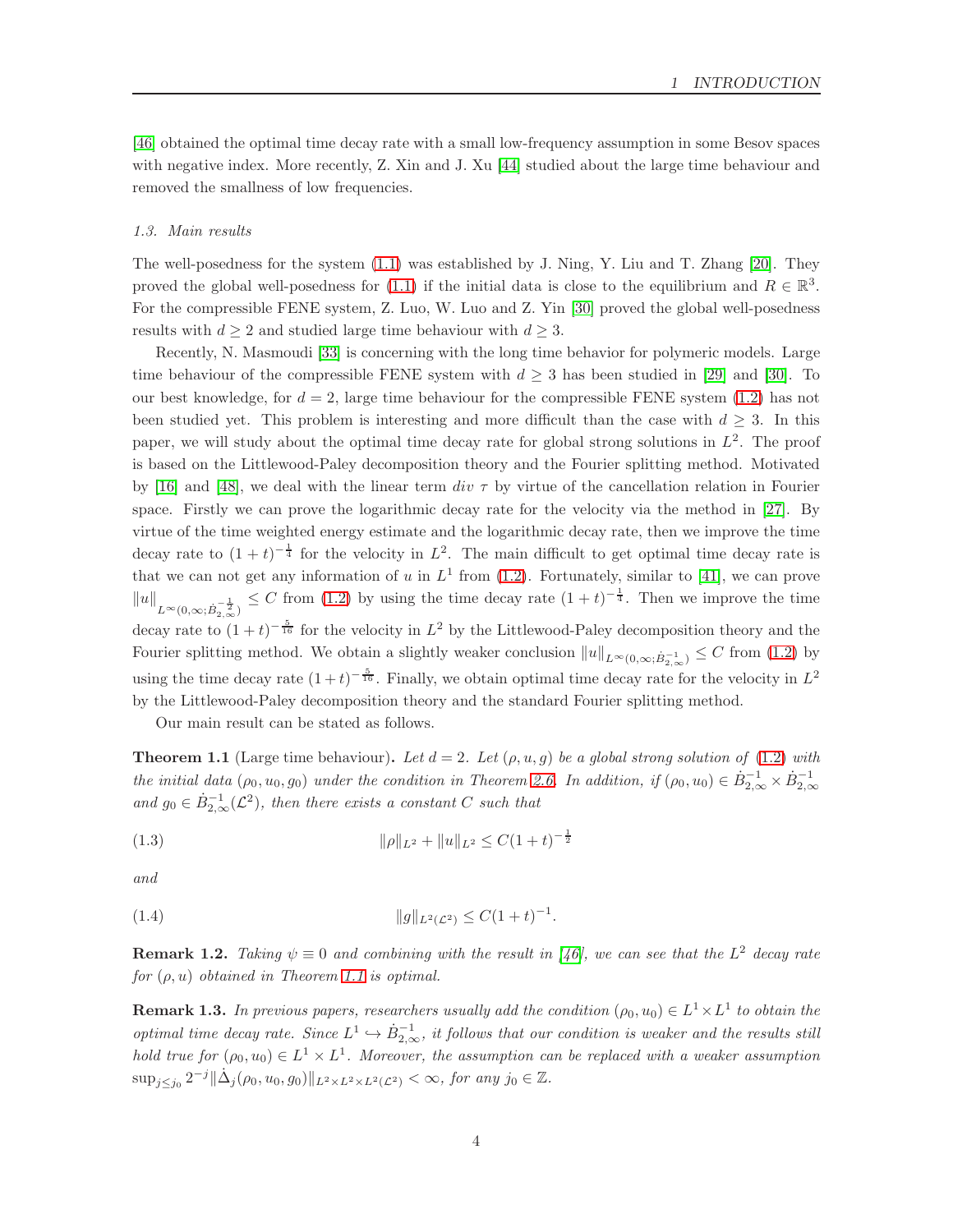The paper is organized as follows. In Section 2 we introduce some notations and give some preliminaries which will be used in the sequel. In Section 3 we prove the  $L^2$  decay of solutions to the 2-D compressible FENE model by using the Fourier splitting method, the Littlewood-Paley decomposition theory and the bootstrap argument.

### <span id="page-4-0"></span>2 Preliminaries

In this section we introduce some notations and useful lemmas which will be used in the sequel.

For  $p \geq 1$ , we denote by  $\mathcal{L}^p$  the space

$$
\mathcal{L}^p = \{f \big| \|f\|_{\mathcal{L}^p}^p = \int_B \psi_\infty |f|^p dR < \infty \}.
$$

We use the notation  $L_x^p(\mathcal{L}^q)$  to denote  $L^p[\mathbb{R}^2; \mathcal{L}^q]$ :

$$
L^p_x(\mathcal{L}^q)=\big\{f\big|\|f\|_{L^p_x(\mathcal{L}^q)}=(\int_{\mathbb{R}^2}(\int_B\psi_\infty|f|^q dR)^{\frac{p}{q}}dx)^{\frac{1}{p}}<\infty\big\}.
$$

The symbol  $\hat{f} = \mathcal{F}(f)$  represents the Fourier transform of f. Let  $\Lambda^s f = \mathcal{F}^{-1}(|\xi|^s \hat{f})$ . If  $s \geq 0$ , we denote by  $H^s(\mathcal{L}^2)$  the space

$$
H^{s}(\mathcal{L}^{2}) = \{f\left|\|f\|_{H^{s}(\mathcal{L}^{2})}^{2} = \int_{\mathbb{R}^{2}} \int_{B} (|f|^{2} + |\Lambda^{s} f|^{2}) \psi_{\infty} dR dx < \infty \}.
$$

Sometimes we write  $f \leq g$  instead of  $f \leq Cg$ , where C is a constant. We agree that  $\nabla$  stands for  $\nabla_x$  and div stands for div<sub>x</sub>.

For the convenience of readers, we recall the Littlewood-Paley decomposition theory and and Besov spaces.

<span id="page-4-1"></span>**Proposition 2.1.** [\[1\]](#page-18-13) Let C be the annulus  $\{\xi \in \mathbb{R}^2 : \frac{3}{4} \leq |\xi| \leq \frac{8}{3}\}$ . There exist radial function  $\varphi$ , valued in the interval  $[0, 1]$ , belonging respectively to  $\mathcal{D}(\mathcal{C})$ , and such that

$$
\forall \xi \in \mathbb{R}^2 \backslash \{0\}, \ \sum_{j \in \mathbb{Z}} \varphi(2^{-j}\xi) = 1,
$$

$$
|j - j'| \ge 2 \Rightarrow \text{Supp }\varphi(2^{-j} \cdot) \cap \text{Supp }\varphi(2^{-j'} \cdot) = \emptyset.
$$

Further, we have

$$
\forall \xi \in \mathbb{R}^2 \setminus \{0\}, \ \frac{1}{2} \le \sum_{j \in \mathbb{Z}} \varphi^2(2^{-j}\xi) \le 1.
$$

Let u be a tempered distribution in  $\mathcal{S}'_h(\mathbb{R}^2)$ . For all  $j \in \mathbb{Z}$ , define

$$
\dot{\Delta}_j u = \mathcal{F}^{-1}(\varphi(2^{-j} \cdot) \mathcal{F} u).
$$

Then the Littlewood-Paley decomposition is given as follows:

$$
u = \sum_{j \in \mathbb{Z}} \dot{\Delta}_j u \quad \text{in } \mathcal{S}'(\mathbb{R}^2).
$$

Let  $s \in \mathbb{R}, 1 \leq p, r \leq \infty$ . The homogeneous Besov space  $\dot{B}_{p,r}^s$  and  $\dot{B}_{p,r}^s(\mathcal{L}^q)$  is defined by

$$
\dot{B}_{p,r}^s = \{ u \in \mathcal{S}'_h : \|u\|_{\dot{B}_{p,r}^s} = \left\| (2^{js} \|\dot{\Delta}_j u\|_{L^p})_j \right\|_{l^r(\mathbb{Z})} < \infty \},
$$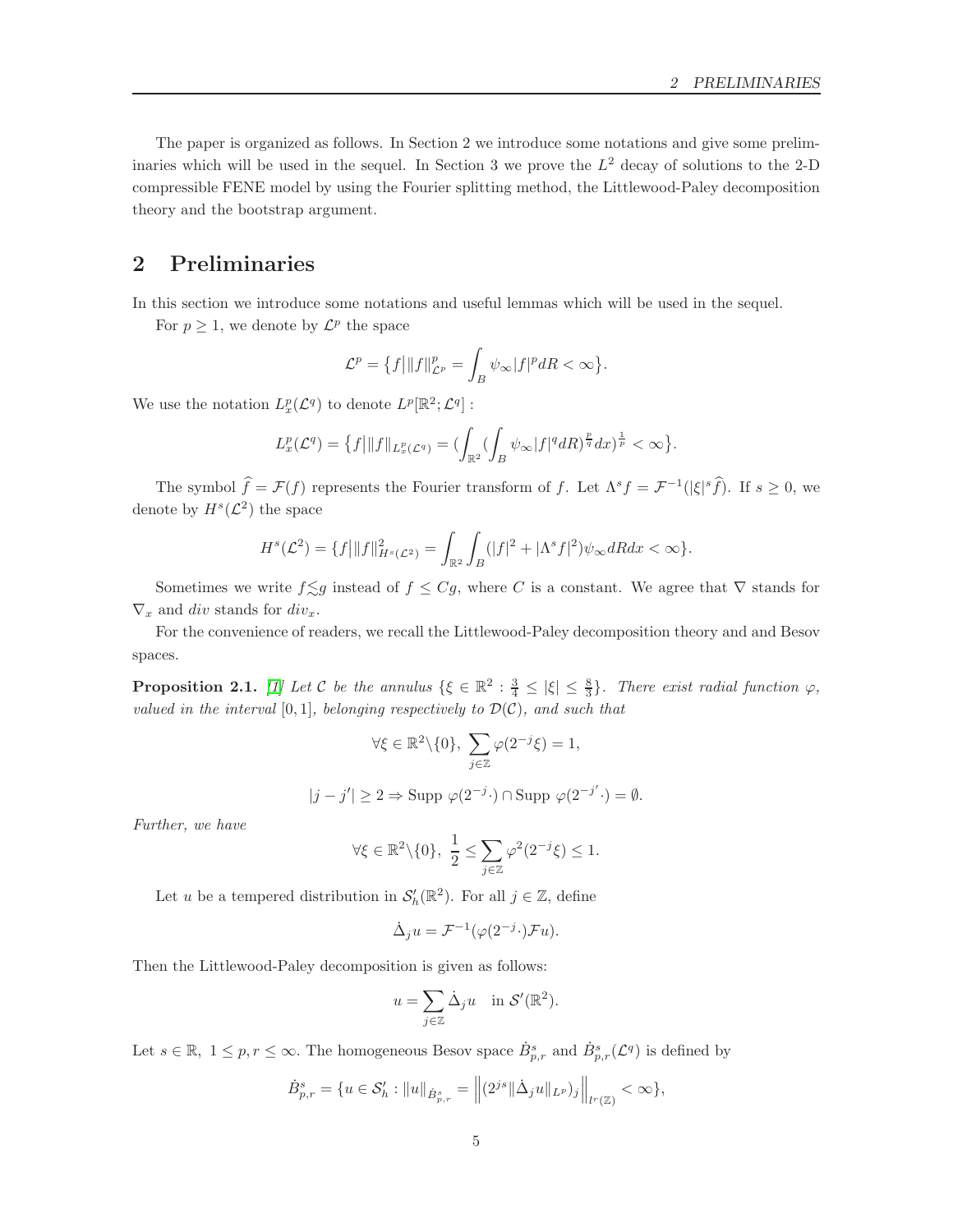$$
\dot{B}_{p,r}^{s}(\mathcal{L}^{q}) = \{ \phi \in \mathcal{S}_{h}' : \|\phi\|_{\dot{B}_{p,r}^{s}(\mathcal{L}^{q})} = \left\| (2^{js} \|\dot{\Delta}_{j} \phi\|_{L_{x}^{p}(\mathcal{L}^{q})})_{j} \right\|_{l^{r}(\mathbb{Z})} < \infty \}.
$$

We introduce the following results about inclusions between Lesbesgue and Besov spaces

<span id="page-5-3"></span>**Lemma 2.2.** [\[1\]](#page-18-13) Let  $1 \leq p \leq 2$  and  $d = 2$ . Then we have

$$
L^p \hookrightarrow \dot{B}_{2,\infty}^{1-\frac{2}{p}}.
$$

The following lemma is the Gagliardo-Nirenberg inequality of Sobolev type.

<span id="page-5-4"></span>**Lemma 2.3.** [\[37\]](#page-20-16) Let  $d \geq 2$ ,  $p \in [2, +\infty)$  and  $0 \leq s$ ,  $s_1 \leq s_2$ , then there exists a constant C such that

$$
\|\Lambda^s f\|_{L^p} \leq C \|\Lambda^{s_1} f\|_{L^2}^{1-\theta} \|\Lambda^{s_2} f\|_{L^2}^{\theta},
$$

where  $0 \le \theta \le 1$  and  $\theta$  satisfy

$$
s + d(\frac{1}{2} - \frac{1}{p}) = s_1(1 - \theta) + \theta s_2.
$$

Note that we require that  $0 < \theta < 1, 0 \le s_1 \le s$ , when  $p = \infty$ .

The following lemma allows us to estimate the extra stress tensor  $\tau$ .

<span id="page-5-1"></span>**Lemma 2.4.** [\[31\]](#page-20-0) If  $\int_B g \psi_\infty dR = 0$ , then there exists a constant C such that

$$
||g||_{\mathcal{L}^2} \leq C||\nabla_R g||_{\mathcal{L}^2}.
$$

<span id="page-5-2"></span>**Lemma 2.5.** [\[31\]](#page-20-0) For all  $\delta > 0$ , there exists a constant  $C_{\delta}$  such that

$$
|\tau(g)|^2 \le \delta \|\nabla_R g\|_{\mathcal{L}^2}^2 + C_{\delta} \|g\|_{\mathcal{L}^2}^2.
$$

*If*  $(p − 1)k > 1$ , then

$$
|\tau(g)| \le C ||g||_{\mathcal{L}^p}.
$$

Denote the energy and energy dissipation functionals for  $(\rho, u, g)$  as follows:

$$
E(t) = \|\rho\|_{H^s}^2 + \|u\|_{H^s}^2 + \|g\|_{H^s(\mathcal{L}^2)}^2,
$$

and

$$
D(t) = \|\nabla \rho\|_{H^{s-1}}^2 + \mu \|\nabla u\|_{H^s}^2 + (\mu + \mu')\|div u\|_{H^s}^2 + \|\nabla_R g\|_{H^s(\mathcal{L}^2)}^2.
$$

To study the  $L^2$  decay rate, we recall the following global existence of strong solutions for [\(1.2\)](#page-1-2).

<span id="page-5-0"></span>**Theorem 2.6.** [\[30\]](#page-19-13) Let  $d = 2$  and  $s > 2$ . Let  $(\rho, u, g)$  be a strong solution of [\(1.2\)](#page-1-2) with the initial data  $(\rho_0, u_0, g_0)$  satisfying the conditions  $\int_B g_0 \psi_\infty dR = 0$  and  $1 + g_0 > 0$ . Then, there exists some sufficiently small constant  $\epsilon_0$  such that if

(2.1) 
$$
E(0) = \|\rho_0\|_{H^s}^2 + \|u_0\|_{H^s}^2 + \|g_0\|_{H^s(\mathcal{L}^2)}^2 \leq \epsilon_0,
$$

then [\(1.2\)](#page-1-2) admits a unique global strong solution  $(\rho, u, g)$  with  $\int_B g \psi_\infty dR = 0$  and  $1 + g > 0$ , and we have

(2.2) 
$$
\sup_{t \in [0, +\infty)} E(t) + \int_0^{\infty} D(t)dt \le C_0 E(0),
$$

where  $C_0 > 1$  is a constant.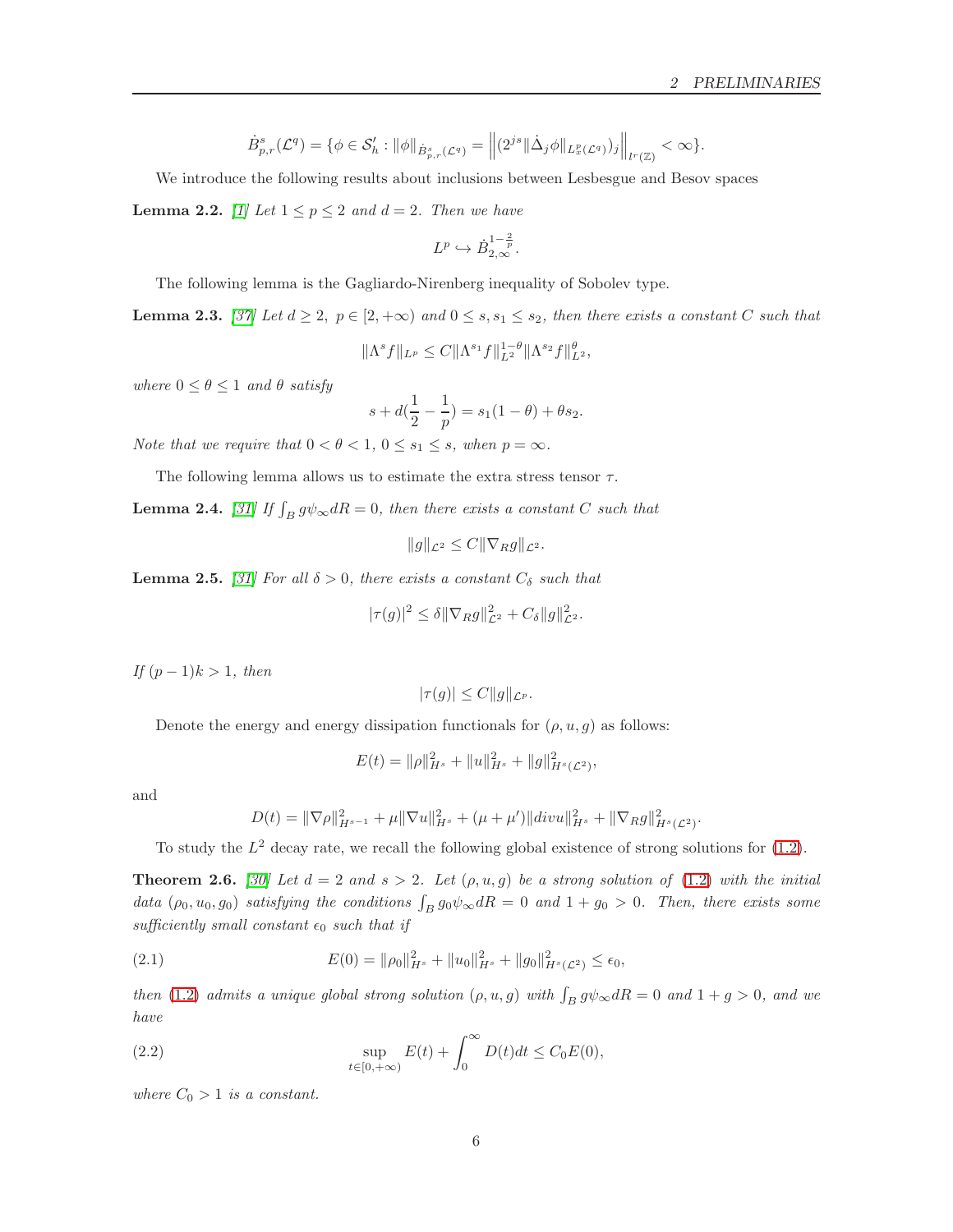## <span id="page-6-0"></span>3 The  $L^2$  decay rate

This section is devoted to investigating the long time behaviour for the compressible FENE dumbbell model with  $d = 2$ . Since the additional stress tensor  $\tau$  does not decay fast enough, we failed to use the bootstrap argument as in [\[39,](#page-20-5) [28\]](#page-19-3). To deal with this term, we consider the coupling effect between ρ, *u* and *g*. Motivated by [\[16\]](#page-19-15), [\[27\]](#page-19-2) and [\[48\]](#page-21-0), we obtain the initial  $L^2$  decay rate by taking Fourier transform in [\(1.2\)](#page-1-2) and using the Fourier splitting method in following Proposition.

<span id="page-6-3"></span>**Proposition 3.1.** Let  $d = 2$ . Under the condition in Theorem [1.1,](#page-3-1) for any  $l \in N^+$ , then there exists a constant C such that

(3.1) 
$$
E_{\eta}(t) \le C \ln^{-1}(e+t)
$$

Proof. Consider that

$$
E_{\eta}(t) = \sum_{n=0,s} (\|h(\rho)^{\frac{1}{2}} \Lambda^n \rho\|_{L^2}^2 + \|(1+\rho)^{\frac{1}{2}} \Lambda^n u\|_{L^2}^2) + \lambda \|g\|_{H^s(\mathcal{L}^2)}^2 + 2\eta \sum_{m=0,s-1} \int_{\mathbb{R}^2} \Lambda^m u \nabla \Lambda^m \rho dx,
$$

and

$$
D_{\eta}(t) = \eta \gamma \|\nabla \rho\|_{H^{s-1}}^2 + \mu \|\nabla u\|_{H^s}^2 + (\mu + \mu')\|div\|_{H^s}^2 + \lambda \|\nabla_R g\|_{H^s(\mathcal{L}^2)}^2.
$$

For some sufficiently small constant  $\eta > 0$ , we obtain  $E(t) \sim E_n(t)$  and  $D(t) \sim D_n(t)$ .

In the proof of Theorem [2.6,](#page-5-0) see [\[30\]](#page-19-13), we have the following global energy estimation:

<span id="page-6-4"></span>
$$
\frac{d}{dt}E_{\eta} + D_{\eta} \le 0.
$$

Define  $S_0(t) = {\xi : |\xi|^2 \leq 2C_2 \frac{f'(t)}{f(t)}}$  $f'(t)$  with  $f(t) = \ln^3(e+t)$  and  $C_2$  large enough. According to Schonbek's strategy, we obtain

<span id="page-6-2"></span>(3.3) 
$$
\frac{d}{dt}[f(t)E_{\eta}(t)] + C_2f'(t)(\mu\|u\|_{H^s}^2 + \eta\gamma\|\rho\|_{H^{s-1}}^2) + f(t)\|\nabla_R g\|_{H^s(\mathcal{L}^2)}^2
$$

$$
\leq Cf'(t)\int_{S_0(t)}|\hat{u}(\xi)|^2 + |\hat{\rho}(\xi)|^2 d\xi + f'(t)\|\Lambda^s \rho\|_{L^2}^2.
$$

We now focus on the  $L^2$  estimate to the low frequency part of  $\rho$  and u. Applying Fourier transform to  $(1.2)$ , we obtain

<span id="page-6-1"></span>(3.4)  

$$
\begin{cases}\n\hat{\rho}_t + i\xi_k \hat{u}^k = \hat{F}, \\
\hat{u}^j_t + \mu |\xi|^2 \hat{u}^j + (\mu + \mu') \xi_j \xi_k \hat{u}^k + i\xi_j \gamma \hat{\rho} - i\xi_k \hat{\tau}^{jk} = \hat{G}^j, \\
\hat{g}_t + \mathcal{L}\hat{g} - i\xi_k \hat{u}^j R_j \partial_{R_k} \mathcal{U} + i\xi_k \hat{u}^k = \hat{H},\n\end{cases}
$$

where  $F = -div(\rho u)$ ,  $G = -u \cdot \nabla u + [i(\rho) - 1](div\Sigma(u) + div\tau) + [\gamma - h(\rho)]\nabla \rho$  and  $H = -u \cdot \nabla g$  $\frac{1}{\psi_{\infty}}\nabla_R\cdot(\nabla uRg\psi_{\infty}).$ From [\(3.4\)](#page-6-1), using the fact  $\int_B i\xi_k \hat{u}^k \bar{\hat{g}} \psi_\infty dR = 0$ , we deduce that

(3.5) 
$$
\begin{cases} \frac{1}{2}\frac{d}{dt}|\hat{\rho}|^{2} + \mathcal{R}e[i\zeta \cdot \hat{u}\bar{\hat{\rho}}] = \mathcal{R}e[\hat{F}\bar{\hat{\rho}}],\\ \frac{1}{2}\frac{d}{dt}|\hat{u}|^{2} + \mathcal{R}e[\gamma\hat{\rho}i\xi \cdot \bar{\hat{u}}] + \mu|\xi|^{2}|\hat{u}|^{2} + (\mu + \mu')|\xi \cdot \hat{u}|^{2} - \mathcal{R}e[i\xi \otimes \bar{\hat{u}}(t,\xi) : \hat{\tau}] = \mathcal{R}e[\hat{G} \cdot \bar{\hat{u}}],\\ \frac{1}{2}\frac{d}{dt}\|\hat{g}\|_{\mathcal{L}^{2}}^{2} + \|\nabla_{R}\hat{g}\|_{\mathcal{L}^{2}}^{2} - \mathcal{R}e[i\xi \otimes \hat{u} : \bar{\hat{\tau}}] = \mathcal{R}e[\int_{B}\hat{H}\bar{\hat{g}}\psi_{\infty}dR]. \end{cases}
$$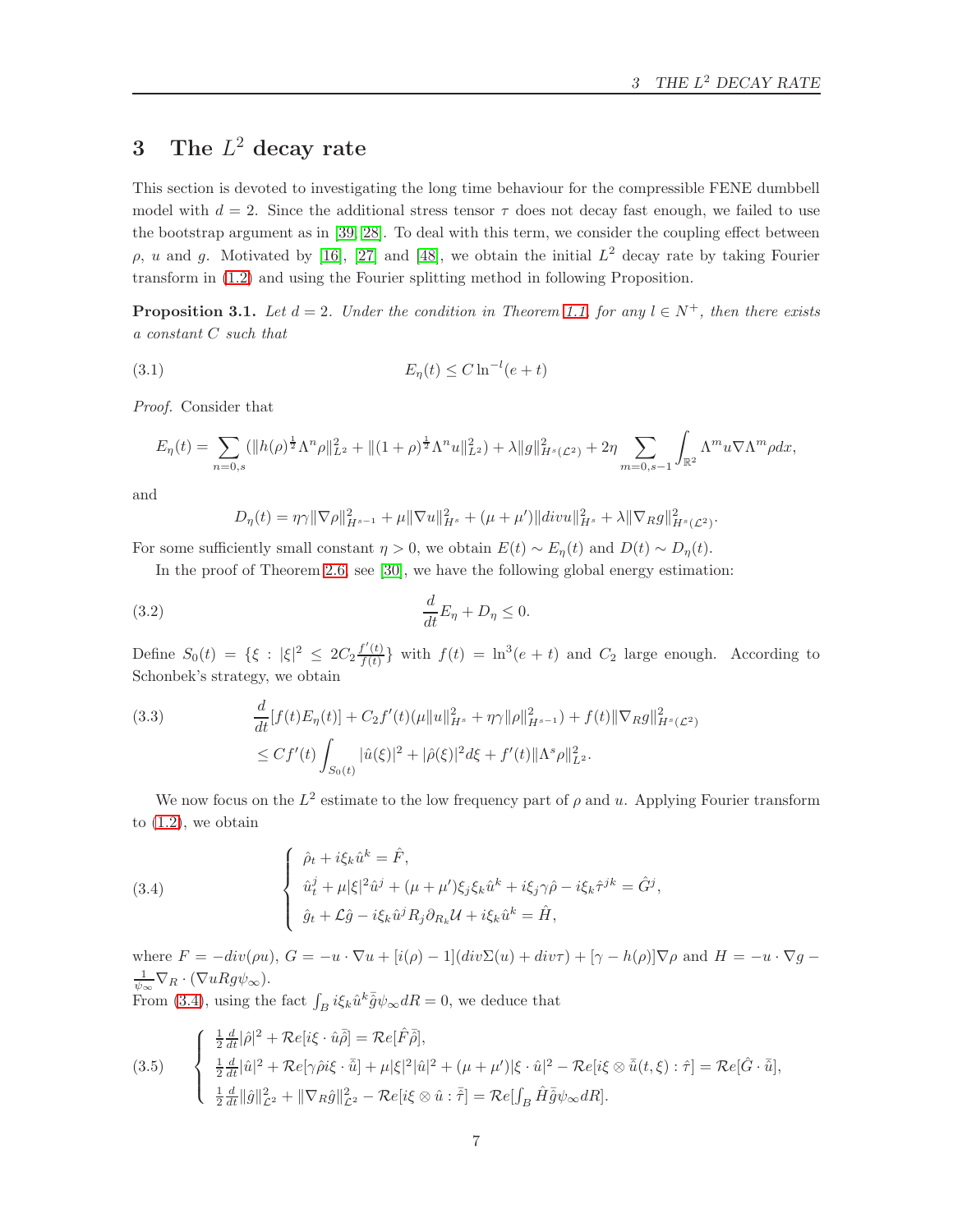One can verify that

$$
\mathcal{R}e[i\xi\cdot\hat{u}\bar{\hat{\rho}}]+\mathcal{R}e[\hat{\rho} i\xi\cdot\bar{\hat{u}}]=\mathcal{R}e[i\xi\otimes\bar{\hat{u}}(t,\xi):\hat{\tau}]+\mathcal{R}e[i\xi\otimes\hat{u}:\bar{\hat{\tau}}]=0,
$$

which implies that

<span id="page-7-0"></span>(3.6) 
$$
\frac{1}{2}\frac{d}{dt}(\gamma|\hat{\rho}|^2 + |\hat{u}|^2 + ||\hat{g}||^2_{\mathcal{L}^2}) + \mu|\xi|^2|\hat{u}|^2 + (\mu + \mu')|\xi \cdot \hat{u}|^2 + ||\nabla_R \hat{g}||^2_{\mathcal{L}^2}
$$

$$
= \mathcal{R}e[\gamma \hat{F}\bar{\rho}] + \mathcal{R}e[\hat{G} \cdot \bar{\hat{u}}] + \mathcal{R}e[\int_B \hat{H}\bar{\hat{g}}\psi_\infty dR].
$$

Multiplying  $i\xi \cdot \bar{\hat{u}}$  to the first equation of [\(3.4\)](#page-6-1), multiplying  $-i\xi_j\bar{\hat{\rho}}$  with  $1 \leq j \leq 2$  to the second equation of [\(3.4\)](#page-6-1) and taking the real part, we can deduce that

(3.7) 
$$
\mathcal{R}e[\hat{\rho}_t i \xi \cdot \bar{\hat{u}}] - |\xi \cdot \hat{u}|^2 = \mathcal{R}e[\hat{F} i \xi \cdot \bar{\hat{u}}],
$$

and

<span id="page-7-1"></span>(3.8) 
$$
\mathcal{R}e[\hat{\rho}i\xi \cdot \bar{\hat{u}}_t] + \gamma |\xi|^2 |\hat{\rho}|^2 + (2\mu + \mu')|\xi|^2 \mathcal{R}e[\hat{\rho}i\xi \cdot \bar{\hat{u}}] - \mathcal{R}e[\hat{\rho}\xi \otimes \xi : \bar{\hat{\tau}}] = \mathcal{R}e[\bar{\hat{G}} \cdot i\xi \hat{\rho}].
$$

It follows from  $(3.6)–(3.8)$  $(3.6)–(3.8)$  that

(3.9) 
$$
\frac{1}{2} \frac{d}{dt} (\gamma |\hat{\rho}|^2 + |\hat{u}|^2 + ||\hat{g}||^2_{\mathcal{L}^2} + 2(\mu + \mu') \mathcal{R}e[\hat{\rho} i\xi \cdot \bar{\hat{u}}] ) + \mu |\xi|^2 |\hat{u}|^2 + (\mu + \mu') \gamma |\xi|^2 |\hat{\rho}|^2 + ||\nabla_R \hat{g}||^2_{\mathcal{L}^2}
$$
  
\n
$$
= -(\mu + \mu')(2\mu + \mu') |\xi|^2 \mathcal{R}e[\hat{\rho} i\xi \cdot \bar{\hat{u}}] + (\mu + \mu') \mathcal{R}e[\hat{\rho}\xi \otimes \xi \cdot \bar{\hat{\tau}}] + (\mu + \mu') \mathcal{R}e[\hat{F} i\xi \cdot \bar{\hat{u}}]
$$
  
\n
$$
+ (\mu + \mu') \mathcal{R}e[\bar{\hat{G}} \cdot i\xi \hat{\rho}] + \mathcal{R}e[\gamma \hat{F}\bar{\hat{\rho}}] + \mathcal{R}e[\hat{G} \cdot \bar{\hat{u}}] + \mathcal{R}e[\int_B \hat{H} \bar{\hat{g}} \psi_\infty dR].
$$

Consider  $\xi \in S_0(t)$  and sufficiently large t, by Lemma [2.4](#page-5-1) and [2.5,](#page-5-2) we deduce that

<span id="page-7-3"></span>(3.10) 
$$
|\hat{\rho}|^2 + |\hat{u}|^2 + ||\hat{g}||^2_{\mathcal{L}^2} \leq C(|\hat{\rho}_0|^2 + |\hat{u}_0|^2 + ||\hat{g}_0||^2_{\mathcal{L}^2}) + C \int_0^t |\hat{G} \cdot \bar{\hat{u}}| + |\hat{\rho}\hat{u}|^2 + |\hat{G}|^2 ds
$$

$$
+ C_\delta \int_0^t \int_B \psi_\infty |\mathcal{F}(u \cdot \nabla g)|^2 + \psi_\infty |\mathcal{F}(\nabla u \cdot Rg)|^2 dR ds.
$$

Integrating over  $S_0(t)$  with  $\xi$ , then we have the following estimation to [\(3.4\)](#page-6-1):

<span id="page-7-2"></span>(3.11)  
\n
$$
\int_{S_0(t)} |\hat{\rho}|^2 + |\hat{u}|^2 + ||\hat{g}||_{\mathcal{L}^2}^2 d\xi \le C \int_{S_0(t)} |\hat{\rho}_0|^2 + |\hat{u}_0|^2 + ||\hat{g}_0||_{\mathcal{L}^2}^2 d\xi + C \int_{S_0(t)} \int_0^t |\hat{G} \cdot \bar{\hat{u}}| + |\hat{\rho}\hat{u}|^2 + |\hat{G}|^2 ds d\xi
$$
\n
$$
+ C_\delta \int_{S_0(t)} \int_0^t \int_B \psi_\infty |\mathcal{F}(u \cdot \nabla g)|^2 + \psi_\infty |\mathcal{F}(\nabla u \cdot Rg)|^2 dR ds d\xi.
$$

If  $E(0) < \infty$  and  $(\rho_0, u_0, g_0) \in \dot{B}_{2,\infty}^{-1} \times \dot{B}_{2,\infty}^{-1} \times \dot{B}_{2,\infty}^{-1}(\mathcal{L}^2)$ , applying Proposition [2.1,](#page-4-1) we have

$$
\int_{S_0(t)} (|\hat{\rho}_0|^2 + |\hat{u}_0|^2 + \|\hat{g}_0\|_{\mathcal{L}^2}^2) d\xi \le \sum_{j \le \log_2[\frac{4}{3}C_2^{\frac{1}{2}} \sqrt{\frac{f'(t)}{f(t)}}]} \int_{\mathbb{R}^d} 2\varphi^2 (2^{-j}\xi)(|\hat{\rho}_0|^2 + |\hat{u}_0|^2 + \|\hat{g}_0\|_{\mathcal{L}^2}^2) d\xi
$$
  

$$
\le \sum_{j \le \log_2[\frac{4}{3}C_2^{\frac{1}{2}} \sqrt{\frac{f'(t)}{f(t)}}]} (||\Delta_j u_0||_{L^2}^2 + ||\Delta_j \rho_0||_{L^2}^2 + ||\Delta_j g_0||_{L^2(\mathcal{L}^2)}^2)
$$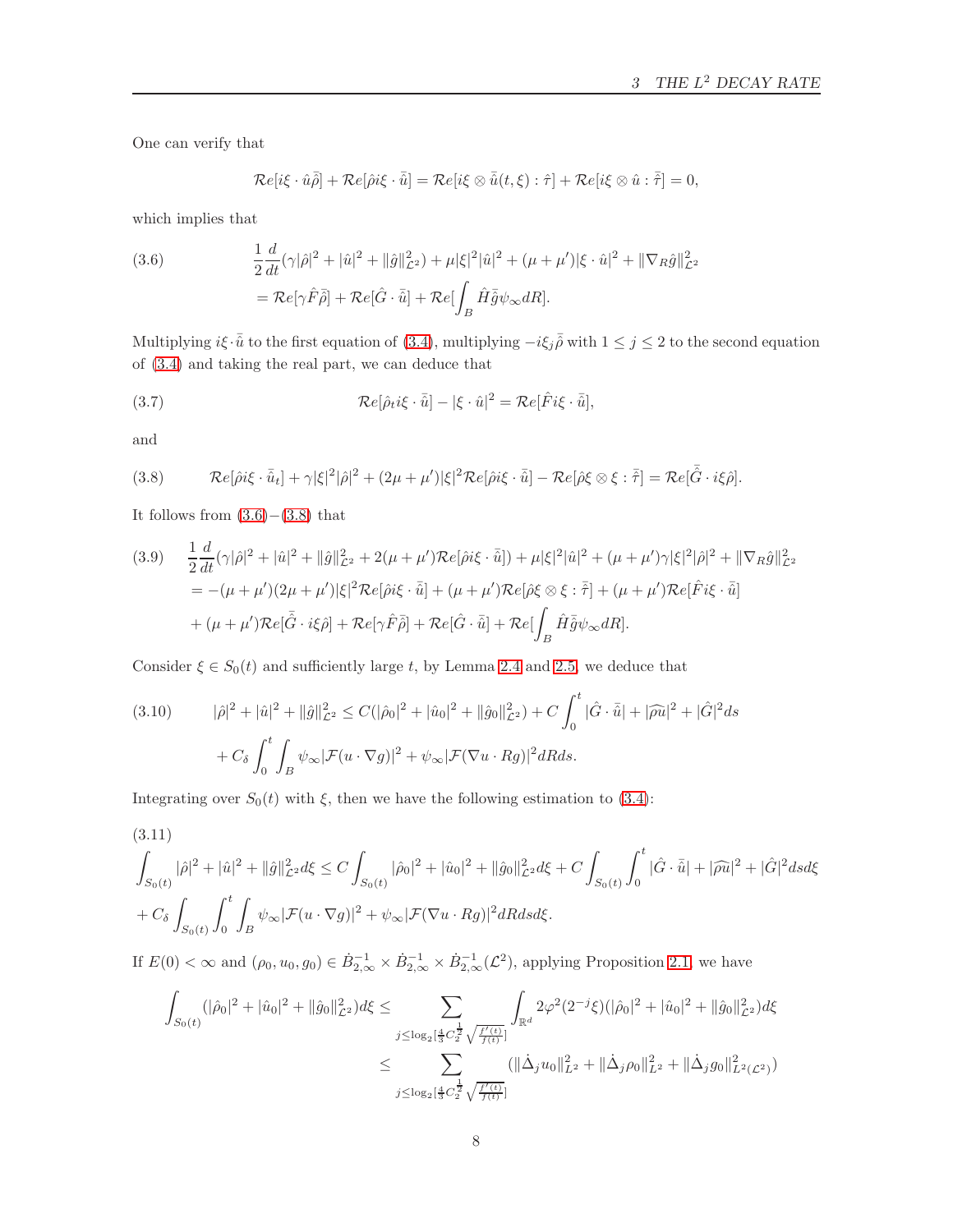$$
\leq \sum_{j \leq \log_2\left[\frac{4}{3}C_2^{\frac{1}{2}}\sqrt{\frac{f'(t)}{f(t)}}\right]} 2^{2j} \left(\|u_0\|_{\dot{B}_{2,\infty}^{-1}}^2 + \|\rho_0\|_{\dot{B}_{2,\infty}^{-1}}^2 + \|g_0\|_{\dot{B}_{2,\infty}^{-1}}^2(c^2)\right)
$$
  

$$
\leq C \frac{f'(t)}{f(t)} \left(\|u_0\|_{\dot{B}_{2,\infty}^{-1}}^2 + \|\rho_0\|_{\dot{B}_{2,\infty}^{-1}}^2 + \|g_0\|_{\dot{B}_{2,\infty}^{-1}}^2(c^2)\right).
$$

Thanks to Minkowski's inequality and Theorem [2.6,](#page-5-0) we get

(3.12) 
$$
\int_{S_0(t)} \int_0^t |\hat{G}|^2 ds d\xi \le C \int_{S_0(t)} d\xi \int_0^t \|\hat{G}^2\|_{L^\infty} ds
$$

$$
\le C \frac{f'(t)}{f(t)}.
$$

Using Theorem [2.6](#page-5-0) and Lemma [2.4,](#page-5-1) we get

(3.13) 
$$
\int_{S_0(t)} \int_0^t \int_B \psi_\infty |\mathcal{F}(u \cdot \nabla g)|^2 + \psi_\infty |\mathcal{F}(\nabla u \cdot Rg)|^2 dR ds d\xi
$$
  
\n
$$
\leq C \frac{f'(t)}{f(t)} \int_0^t \|u\|_{L^2}^2 \|\nabla g\|_{L^2(\mathcal{L}^2)}^2 + \|\nabla u\|_{L^2}^2 \|g\|_{L^2(\mathcal{L}^2)}^2 ds
$$
  
\n
$$
\leq C \frac{f'(t)}{f(t)}.
$$

Similarly, we have

<span id="page-8-2"></span>
$$
(3.14) \qquad \int_{S_0(t)} \int_0^t |\hat{G} \cdot \bar{\hat{u}}| + |\widehat{\rho u}|^2 ds d\xi = \int_0^t \int_{S_0(t)} |\hat{G} \cdot \bar{\hat{u}}| + |\widehat{\rho u}|^2 d\xi ds
$$
  

$$
\leq C \sqrt{\frac{f'(t)}{f(t)}} \int_0^t (||u||_{L^2}^2 + ||\rho||_{L^2}^2) D(s)^{\frac{1}{2}} ds + C \frac{f'(t)}{f(t)} \int_0^t ||u||_{L^2}^2 ||\rho||_{L^2}^2 ds
$$
  

$$
\leq C \sqrt{\frac{f'(t)}{f(t)}} (1+t)^{\frac{1}{2}} + C \frac{f'(t)}{f(t)} (1+t).
$$

Plugging the above estimates into [\(3.11\)](#page-7-2), we obtain

<span id="page-8-0"></span>(3.15) 
$$
\int_{S_0(t)} |\hat{\rho}|^2 + |\hat{u}|^2 d\xi \le C \ln^{-\frac{1}{2}}(e+t).
$$

According to [\(3.3\)](#page-6-2) and [\(3.15\)](#page-8-0), we deduce that

(3.16) 
$$
\frac{d}{dt}[f(t)E_{\eta}(t)] + C_2f'(t)(\mu||u||_{H^s}^2 + \eta\gamma||\rho||_{H^{s-1}}^2) + f(t)||\nabla_R g||_{H^s(\mathcal{L}^2)}^2
$$

$$
\leq Cf'(t)\ln^{-\frac{1}{2}}(e+t) + 2f'(t)||\Lambda^s\rho||_{L^2}^2,
$$

which implies that

$$
f(t)E_{\eta}(t) \leq C \int_0^t f'(s) \ln^{-\frac{1}{2}}(e+s)ds + C \int_0^t 2f'(s) \|\Lambda^s \rho\|_{L^2}^2 ds \leq C \ln^{\frac{5}{2}}(e+t).
$$

We thus get

<span id="page-8-1"></span>(3.17) 
$$
E_{\eta}(t) \leq C \ln^{-\frac{1}{2}}(e+t).
$$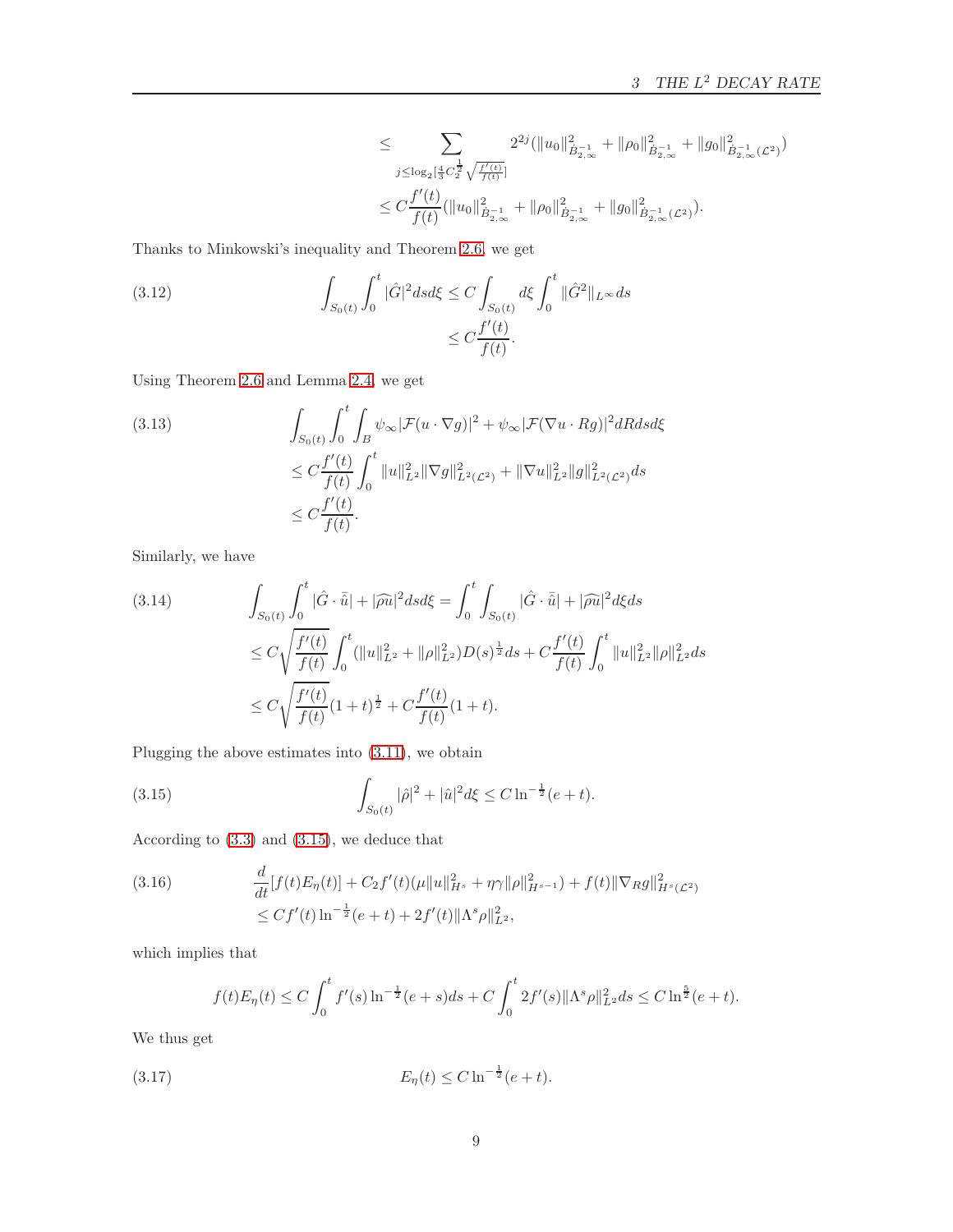We improve the  $L^2$  decay rate in [\(3.17\)](#page-8-1) by using the bootstrap argument. According to [\(3.14\)](#page-8-2) and  $(3.17)$ , we have

(3.18) 
$$
\int_{S_0(t)} \int_0^t |\hat{G} \cdot \bar{\hat{u}}| + |\hat{\rho} \hat{u}|^2 ds d\xi
$$
  
\n
$$
\leq C \sqrt{\frac{f'(t)}{f(t)}} \int_0^t (\|u\|_{L^2}^2 + \|\rho\|_{L^2}^2) D(s)^{\frac{1}{2}} ds + C \frac{f'(t)}{f(t)} \int_0^t \|u\|_{L^2}^2 \|\rho\|_{L^2}^2 ds
$$
  
\n
$$
\leq C \sqrt{\frac{f'(t)}{f(t)}} (1+t)^{\frac{1}{2}} \ln^{-\frac{1}{2}} (e+t) + C \frac{f'(t)}{f(t)} (1+t) \ln^{-1} (e+t),
$$

where in the last inequality we have used the fact that

$$
\lim_{t \to \infty} \frac{\int_0^t \ln^{-1}(e+s)ds}{(1+t)\ln^{-1}(e+t)} = \lim_{t \to \infty} \frac{\ln^{-1}(e+t)}{\ln^{-1}(1+t) - \ln^{-2}(e+t)} = 1.
$$

Then the proof of [\(3.15\)](#page-8-0) implies that

<span id="page-9-0"></span>(3.19) 
$$
\int_{S_0(t)} |\hat{\rho}|^2 + |\hat{u}|^2 d\xi \le C \ln^{-1}(e+t).
$$

According to [\(3.3\)](#page-6-2) and [\(3.19\)](#page-9-0), we deduce that

$$
E_{\eta} \le C \ln^{-1}(e+t).
$$

Using the bootstrap argument, for any  $l \in N^+$ , we obtain

<span id="page-9-2"></span>(3.20) 
$$
E_{\eta} \leq C \ln^{-l} (e + t).
$$

We thus complete the proof of Proposition [3.1](#page-6-3)

In order to improve the decay rate, we estimate the following high order energy:

$$
E_{\eta}^{1}(t) = \sum_{n=1,s} (\|h(\rho)^{\frac{1}{2}} \Lambda^{n} \rho\|_{L^{2}}^{2} + \|(1+\rho)^{\frac{1}{2}} \Lambda^{n} u\|_{L^{2}}^{2})
$$
  
+ 
$$
\|\Lambda^{1} g\|_{H^{s-1}(\mathcal{L}^{2})}^{2} + 2\eta \sum_{m=1,s-1} \int_{\mathbb{R}^{2}} \Lambda^{m} u \nabla \Lambda^{m} \rho dx,
$$

and

$$
D_{\eta}^{1}(t) = \eta \gamma \|\nabla \Lambda^{1} \rho\|_{H^{s-2}}^{2} + \mu \|\nabla \Lambda^{1} u\|_{H^{s-1}}^{2} + (\mu + \mu') \|div \Lambda^{1} u\|_{H^{s-1}}^{2} + \|\Lambda^{1} \nabla_{R} g\|_{H^{s-1}(\mathcal{L}^{2})}^{2}.
$$

The following Lemma can be proved by the standard energy method. Thus we omit the proof here.

<span id="page-9-1"></span>**Lemma 3.2.** Let  $(\rho, u, g) \in L^{\infty}([0, +\infty); H^s \times H^s \times H^s(\mathcal{L}^2))$  be global strong solutions constructed in Theorem [2.6.](#page-5-0) If  $t \in (0, +\infty)$ , then we have

(3.21) 
$$
\frac{d}{dt}E_{\eta}^{1}(t) + D_{\eta}^{1}(t) \leq 0.
$$

The following proposition is about the high order energy estimate.

 $\Box$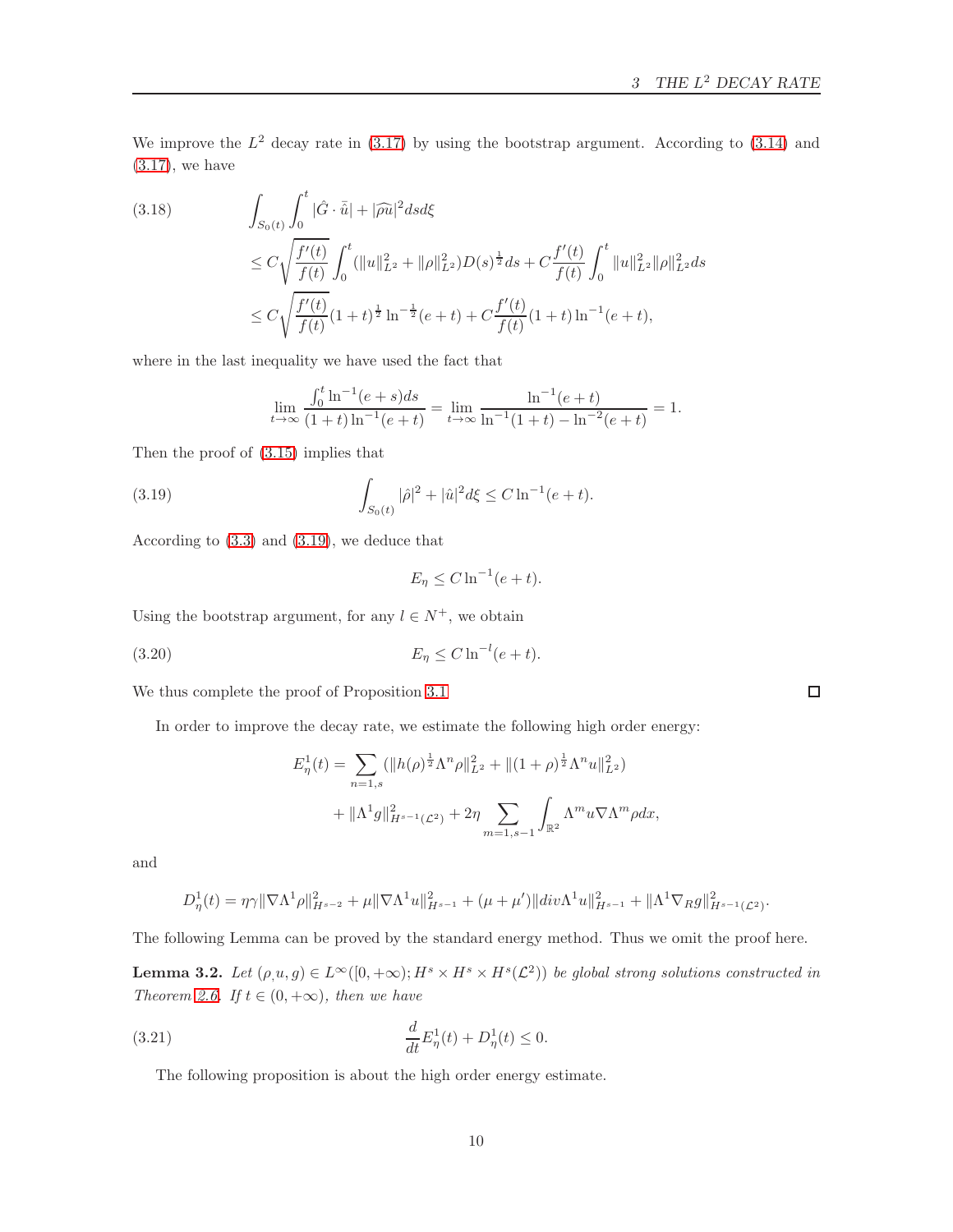<span id="page-10-2"></span>**Proposition 3.3.** Let  $d = 2$ . Under the condition in Theorem [1.1,](#page-3-1) for any  $l \in N^+$ , then there exists a constant C such that

(3.22) 
$$
E_{\eta}^{1}(t) \leq C(1+t)^{-1}\ln^{-l}(e+t),
$$

and

(3.23) 
$$
\int_0^t (1+s)f(s)\|\Lambda^1\nabla_R g\|_{H^{s-1}(\mathcal{L}^2)}^2 ds \leq C.
$$

Proof. Applying Lemma [3.2,](#page-9-1) we have

(3.24) 
$$
\frac{d}{dt}E_{\eta}^{1} + D_{\eta}^{1} \leq 0,
$$

which implies that

<span id="page-10-0"></span>
$$
(3.25) \qquad \frac{d}{dt}[f(t)E_{\eta}^{1}] + C_{2}f'(t)(\mu\|\Lambda^{1}u\|_{H^{s-1}}^{2} + \eta\gamma\|\Lambda^{1}\rho\|_{H^{s-2}}^{2}) + f(t)\|\Lambda^{1}\nabla_{R}g\|_{H^{s-1}(\mathcal{L}^{2})}^{2}
$$

$$
\leq Cf'(t)\int_{S_{0}(t)}|\xi|^{2}(|\hat{u}(\xi)|^{2} + |\hat{\rho}(\xi)|^{2})d\xi + f'(t)\|\Lambda^{s}\rho\|_{L^{2}}^{2}.
$$

According to [\(3.20\)](#page-9-2), we have

$$
f'(t)\int_{S_0(t)}|\xi|^2(|\hat{u}(\xi)|^2+|\hat{\rho}(\xi)|^2)d\xi \leq C(1+t)^{-2}\ln^{-l+1}(e+t).
$$

This together with [\(3.20\)](#page-9-2), [\(3.25\)](#page-10-0) and [\(3.2\)](#page-6-4) ensures that

$$
(1+t)\ln^{l+1}(e+t)E_{\eta}^{1} \le C + C\ln(e+t) + C\int_{0}^{t}\ln^{l}(e+s)\|\Lambda^{s}\rho\|_{L^{2}}^{2}ds + C\int_{0}^{t}\ln^{l+1}(e+s)E_{\eta}^{1}ds
$$
  

$$
\le C\ln(e+t) + C\int_{0}^{t}\ln^{l+1}(e+s)D_{\eta}ds
$$
  

$$
\le C\ln(e+t) + C\int_{0}^{t}(1+s)^{-1}\ln^{l}(e+s)E_{\eta}ds
$$
  

$$
\le C\ln(e+t),
$$

which implies that

<span id="page-10-1"></span>(3.26) 
$$
E_{\eta}^{1} \leq C(1+t)^{-1} \ln^{-l}(e+t).
$$

Using [\(3.25\)](#page-10-0) and [\(3.26\)](#page-10-1) with  $l \geq 5$ , we have the following estimate for  $\nabla_R g$ :

(3.27) 
$$
\int_0^t (1+s)f(s)\|\Lambda^1 \nabla_R g\|_{H^{s-1}(\mathcal{L}^2)}^2 ds
$$
  
 
$$
\leq C + \int_0^t (1+s)f'(s)\|\Lambda^s \rho\|_{L^2}^2 ds + C \int_0^t f(s)E_\eta^1 ds \leq C.
$$

We thus complete the proof of Proposition [3.3.](#page-10-2)

By virtue of the standard method, one can not obtain the optimal decay rate. However, we can obtain a weak result as follow.

 $\Box$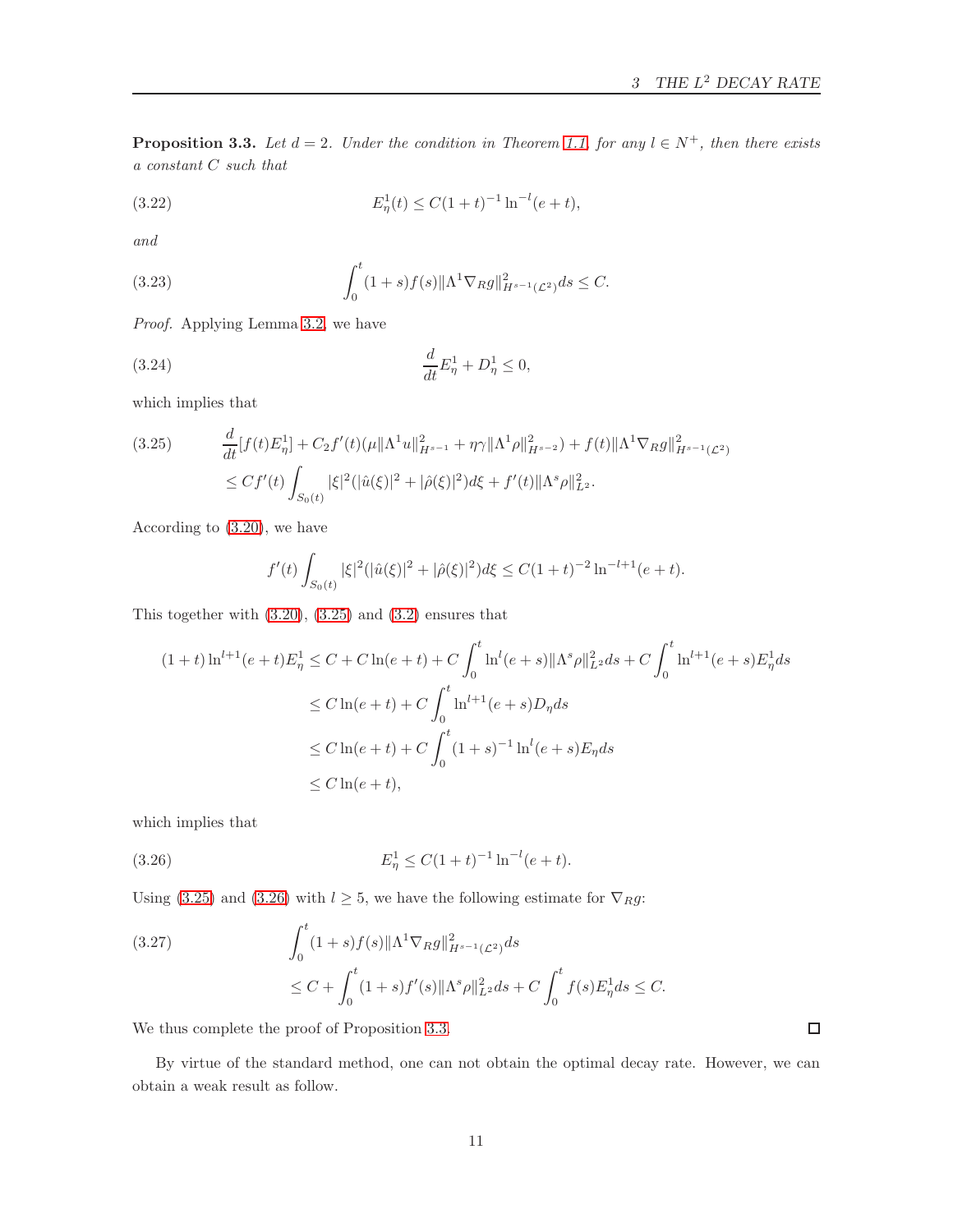<span id="page-11-2"></span>Proposition 3.4. Under the condition in Theorem [1.1,](#page-3-1) then there exists a constant C such that

$$
(3.28)\t\t\t E_{\eta}(t) \le C(1+t)^{-\frac{1}{2}},
$$

and

$$
(3.29) \t\t\t E_{\eta}^1(t) \le C(1+t)^{-\frac{3}{2}}.
$$

*Proof.* Define  $S(t) = \{\xi : |\xi|^2 \leq C_2(1+t)^{-1}\}\$  where the constant  $C_2$  will be chosen later on. Using Schonbek's strategy, we split the phase space into two time-dependent domain:

$$
\|\nabla u\|_{H^s}^2=\int_{S(t)}(1+|\xi|^{2s})|\xi|^2|\hat{u}(\xi)|^2d\xi+\int_{S(t)^c}(1+|\xi|^{2s})|\xi|^2|\hat{u}(\xi)|^2d\xi.
$$

Then we can easily deduce that

$$
\frac{C_2}{1+t} \int_{S(t)^c} (1+|\xi|^{2s}) |\hat{u}(\xi)|^2 d\xi \le ||\nabla u||_{H^s}^2,
$$

and

$$
\frac{C_2}{1+t}\int_{S(t)^c} (1+|\xi|^{2s-2})|\hat{\rho}(\xi)|^2 d\xi \le \|\nabla \rho\|_{H^{s-1}}^2.
$$

According to [\(3.2\)](#page-6-4), we have

<span id="page-11-1"></span>
$$
(3.30) \qquad \frac{d}{dt}E_{\eta}(t) + \frac{\mu C_2}{1+t}||u||_{H^s}^2 + \frac{\eta \gamma C_2}{1+t}||\rho||_{H^{s-1}}^2 + ||\nabla_R g||_{H^s(\mathcal{L}^2)}^2 \leq \frac{CC_2}{1+t} \int_{S(t)} |\hat{u}(\xi)|^2 + |\hat{\rho}(\xi)|^2 d\xi.
$$

Integrating [\(3.10\)](#page-7-3) over  $S(t)$  with  $\xi$ , then we have

<span id="page-11-0"></span>(3.31)  
\n
$$
\int_{S(t)} |\hat{\rho}|^2 + |\hat{u}|^2 + ||\hat{g}||_{\mathcal{L}^2}^2 d\xi \le C \int_{S(t)} (|\hat{\rho}_0|^2 + |\hat{u}_0|^2 + ||\hat{g}_0||_{\mathcal{L}^2}^2) d\xi + C \int_{S(t)} \int_0^t |\hat{G} \cdot \overline{\hat{u}}| + |\hat{\rho}\overline{\hat{u}}|^2 + |\hat{G}|^2 ds d\xi
$$
\n
$$
+ C_\delta \int_{S(t)} \int_0^t \int_B \psi_\infty |\mathcal{F}(u \cdot \nabla g)|^2 + \psi_\infty |\mathcal{F}(\nabla u \cdot Rg)|^2 dR ds d\xi.
$$

If  $E(0) < \infty$  and  $(\rho_0, u_0, g_0) \in \dot{B}_{2,\infty}^{-1} \times \dot{B}_{2,\infty}^{-1} \times \dot{B}_{2,\infty}^{-1}(\mathcal{L}^2)$ , applying Propositon [2.1,](#page-4-1) we have

$$
\begin{split} \int_{S(t)}(|\hat{\rho}_0|^2+|\hat{u}_0|^2+ \|\hat{g}_0\|_{\mathcal{L}^2}^2)d\xi &\leq \sum_{j\leq \log_2[\frac{4}{3}C_2^{\frac{1}{2}}(1+t)^{-\frac{1}{2}}]} \int_{\mathbb{R}^d} 2\varphi^2(2^{-j}\xi)(|\hat{\rho}_0|^2+|\hat{u}_0|^2+ \|\hat{g}_0\|_{\mathcal{L}^2}^2)d\xi \\ &\leq \sum_{j\leq \log_2[\frac{4}{3}C_2^{\frac{1}{2}}(1+t)^{-\frac{1}{2}}]}(||\dot{\Delta}_j u_0||_{L^2}^2+ \|\dot{\Delta}_j \rho_0\|_{L^2}^2+ \|\dot{\Delta}_j g_0\|_{L^2(\mathcal{L}^2)}^2)\\ &\leq \sum_{j\leq \log_2[\frac{4}{3}C_2^{\frac{1}{2}}(1+t)^{-\frac{1}{2}}]} 2^{2j}(\|u_0\|_{\dot{B}_{2,\infty}^{-1}}^2+\|\rho_0\|_{\dot{B}_{2,\infty}^{-1}}^2+\|g_0\|_{\dot{B}_{2,\infty}^{-1}(\mathcal{L}^2)}^2)\\ &\leq C(1+t)^{-1}(\|u_0\|_{\dot{B}_{2,\infty}^{-1}}^2+\|\rho_0\|_{\dot{B}_{2,\infty}^{-1}}^2+\|g_0\|_{\dot{B}_{2,\infty}^{-1}(\mathcal{L}^2)}^2). \end{split}
$$

Thanks to Minkowski's inequality, we get

$$
\int_{S(t)} \int_0^t |\widehat{\rho u}|^2 ds d\xi = \int_0^t \int_{S(t)} |\widehat{\rho u}|^2 d\xi ds
$$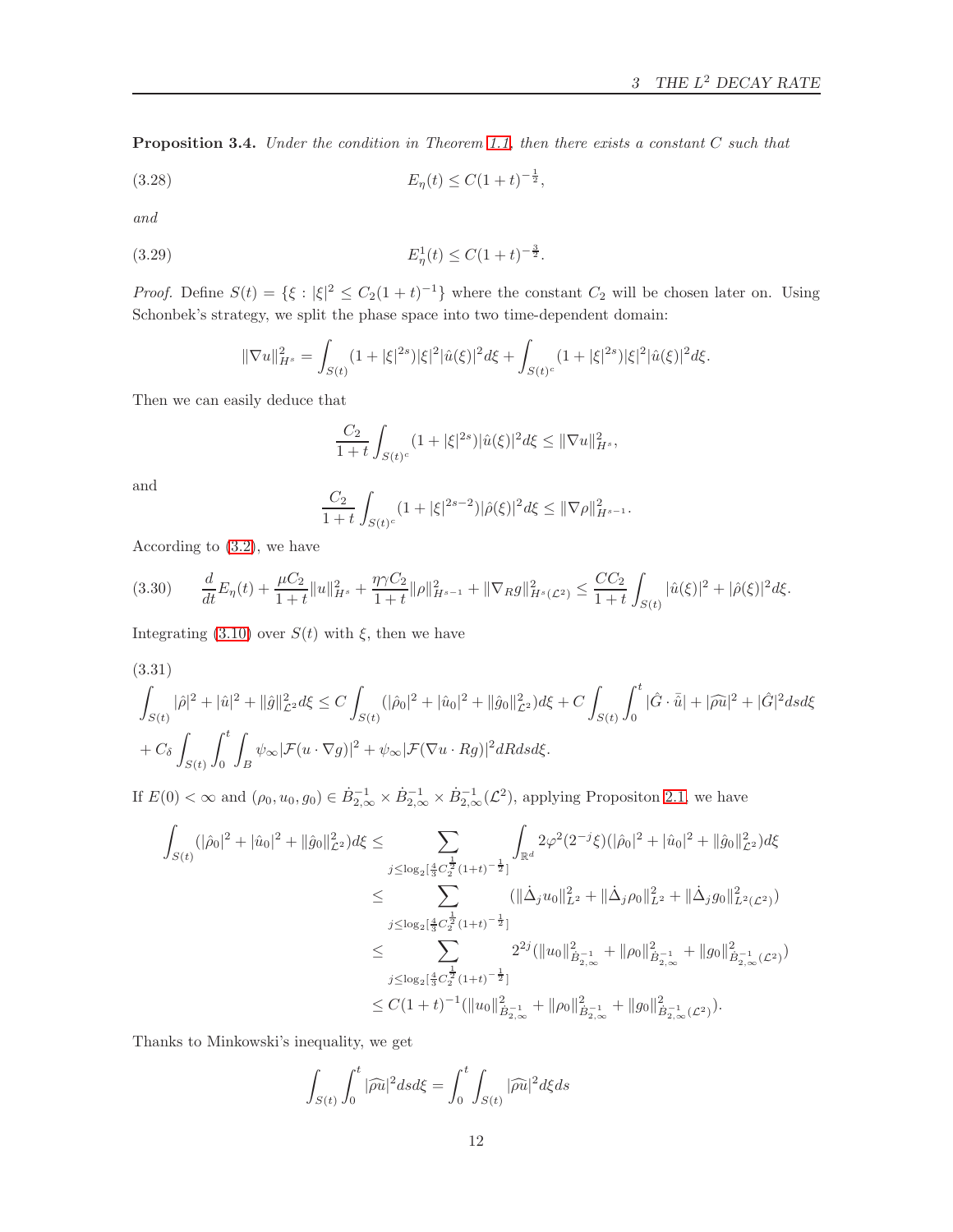$$
\leq C \int_{S(t)} d\xi \int_0^t |||\widehat{\rho u}|^2 ||_{L^{\infty}} ds
$$
  

$$
\leq C(1+t)^{-1} \int_0^t ||\rho||_{L^2}^2 ||u||_{L^2}^2 ds,
$$

and

$$
\int_{S(t)} \int_0^t |\hat{G}|^2 ds d\xi \le C \int_{S(t)} d\xi \int_0^t |||\hat{G}|^2 ||_{L^\infty} ds
$$
  

$$
\le C(1+t)^{-1}.
$$

Thanks to Lemma [2.4](#page-5-1) and Lemma [2.5,](#page-5-2) we have

$$
(3.32) \qquad \int_{S(t)} \int_0^t |\hat{G} \cdot \bar{\hat{u}}| ds d\xi \le C \left( \int_{S(t)} d\xi \right)^{\frac{1}{2}} \int_0^t ||\hat{G} \cdot \bar{\hat{u}}||_{L^2} ds
$$
  

$$
\le C(1+t)^{-\frac{1}{2}} \int_0^t (||u||_{L^2}^2 + ||\rho||_{L^2}^2) (||\nabla u||_{H^1} + ||\nabla \rho||_{L^2} + ||\nabla \nabla_R g||_{L^2(L^2)}) ds.
$$

Using Theorem [2.6](#page-5-0) and Lemma [2.4,](#page-5-1) we get

(3.33) 
$$
\int_{S(t)} \int_0^t \int_B \psi_\infty |\mathcal{F}(u \cdot \nabla g)|^2 + \psi_\infty |\mathcal{F}(\nabla u \cdot Rg)|^2 dR ds d\xi
$$
  
\n
$$
\leq C(1+t)^{-1} \int_0^t \|u\|_{L^2}^2 \|\nabla g\|_{L^2(\mathcal{L}^2)}^2 + \|\nabla u\|_{L^2}^2 \|g\|_{L^2(\mathcal{L}^2)}^2 ds
$$
  
\n
$$
\leq C(1+t)^{-1}.
$$

Plugging the above estimates into [\(3.31\)](#page-11-0), we obtain

<span id="page-12-0"></span>(3.34) 
$$
\int_{S(t)} |\hat{\rho}(t,\xi)|^2 + |\hat{u}(t,\xi)|^2 d\xi \leq C(1+t)^{-1} + C(1+t)^{-1} \int_0^t ||\rho||_{L^2}^2 ||u||_{L^2}^2 ds + C(1+t)^{-\frac{1}{2}} \int_0^t (||u||_{L^2}^2 + ||\rho||_{L^2}^2)(||\nabla u||_{H^1} + ||\nabla \rho||_{L^2} + ||\nabla \nabla_R g||_{L^2(L^2)}) ds.
$$

According to [\(3.30\)](#page-11-1) and [\(3.34\)](#page-12-0), we deduce that

$$
\frac{d}{dt}E_{\eta}(t) + \frac{\mu C_2}{1+t}||u||_{H^s}^2 + \frac{\eta \gamma C_2}{1+t}||\rho||_{H^{s-1}}^2 + ||\nabla_R g||_{H^s(\mathcal{L}^2)}^2
$$
\n
$$
\leq \frac{CC_2}{1+t}[(1+t)^{-1} + (1+t)^{-1} \int_0^t ||\rho||_{L^2}^2 ||u||_{L^2}^2 ds
$$
\n
$$
+ (1+t)^{-\frac{1}{2}} \int_0^t (||u||_{L^2}^2 + ||\rho||_{L^2}^2) (||\nabla u||_{H^1} + ||\nabla \rho||_{L^2} + ||\nabla \nabla_R g||_{L^2(\mathcal{L}^2)}) ds.]
$$

If  $C_2$  large enough, then we have

<span id="page-12-1"></span>
$$
(3.35) \quad (1+t)^{\frac{3}{2}}E_{\eta}(t) \le C \int_0^t \|\Lambda^s \rho\|_{L^2}^2 (1+s)^{\frac{1}{2}} ds + C(1+t)^{\frac{1}{2}} + C \int_0^t (1+s)^{-\frac{1}{2}} \int_0^s \|\rho\|_{L^2}^2 \|u\|_{L^2}^2 ds' ds
$$
  
+  $C(1+t) \int_0^t (\|u\|_{L^2}^2 + \|\rho\|_{L^2}^2) (\|\nabla u\|_{H^1} + \|\nabla \rho\|_{L^2} + \|\nabla \nabla_R g\|_{L^2(L^2)}) ds$   

$$
\le C(1+t)^{\frac{1}{2}} + C \int_0^t (1+s)^{-\frac{1}{2}} \int_0^t \|\rho\|_{L^2}^2 \|u\|_{L^2}^2 ds' ds
$$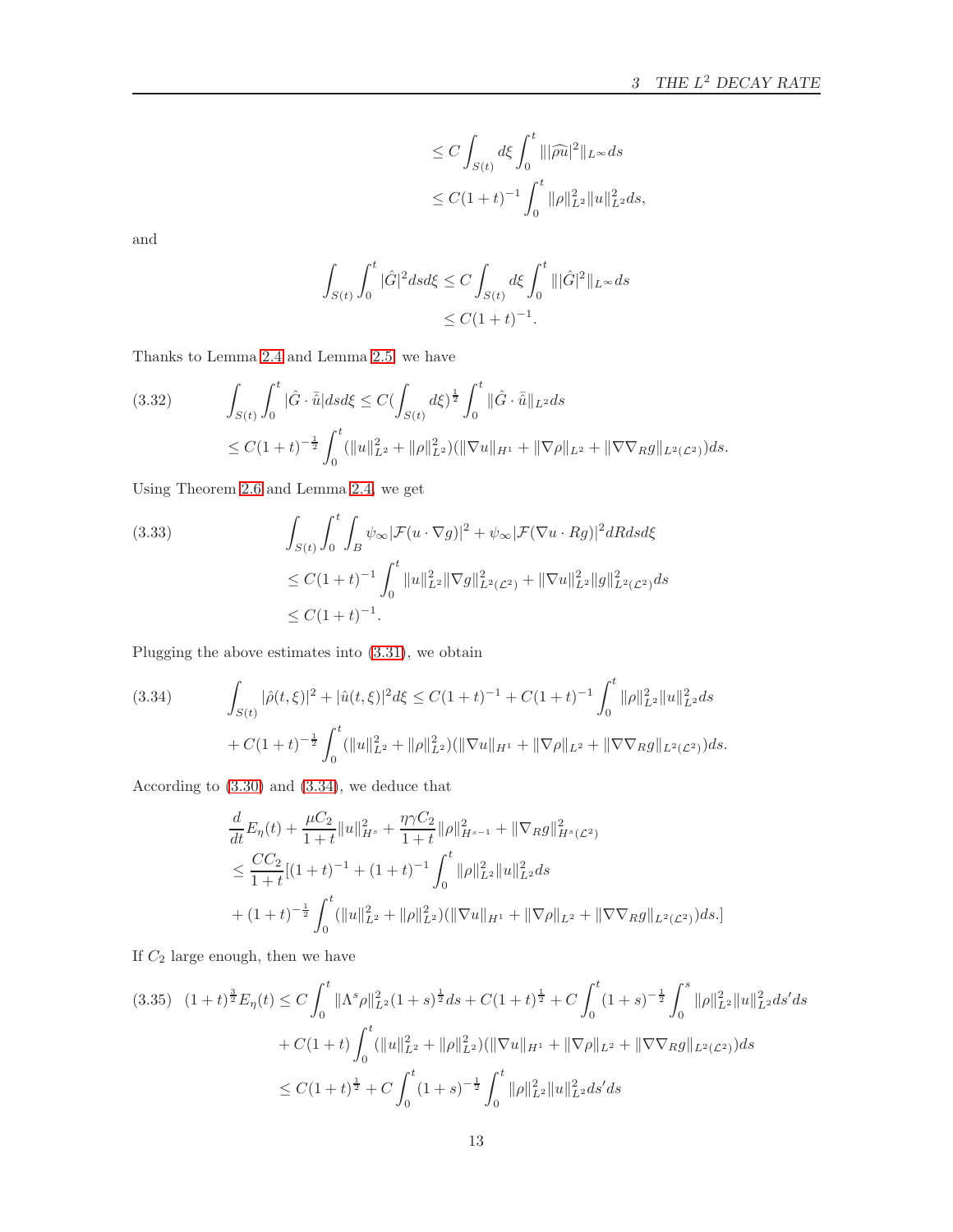$$
+ C(1+t) \int_0^t (||u||_{L^2}^2 + ||\rho||_{L^2}^2) (||\nabla u||_{H^1} + ||\nabla \rho||_{L^2} + ||\nabla \nabla_R g||_{L^2(\mathcal{L}^2)}) ds
$$
  
\n
$$
\leq C(1+t)^{\frac{1}{2}} + C(1+t)^{\frac{1}{2}} \int_0^t ||\rho||_{L^2}^2 ||u||_{L^2}^2 ds
$$
  
\n
$$
+ C(1+t) \int_0^t (||u||_{L^2}^2 + ||\rho||_{L^2}^2) (||\nabla u||_{H^1} + ||\nabla \rho||_{L^2} + ||\nabla \nabla_R g||_{L^2(\mathcal{L}^2)}) ds.
$$

Define  $N(t) = \sup_{0 \le s \le t} (1+s)^{\frac{1}{2}} E_{\eta}(s)$ . According to [\(3.35\)](#page-12-1), we get

$$
(3.36) \qquad N(t) \leq C + C \sup_{0 \leq s \leq t} (1+s)^{-\frac{1}{2}} \int_0^s \|\rho\|_{L^2}^2 \|u\|_{L^2}^2 ds'
$$
  
+ 
$$
C \int_0^t (||u||_{L^2}^2 + ||\rho||_{L^2}^2) (||\nabla u||_{H^1} + ||\nabla \rho||_{L^2} + ||\nabla \nabla_R g||_{L^2(L^2)}) ds
$$
  

$$
\leq C + C \sup_{0 \leq s \leq t} \int_0^s ||\rho||_{L^2}^2 \|u\|_{L^2}^2 (1+s')^{-\frac{1}{2}} ds'
$$
  
+ 
$$
C \int_0^t N(s)(1+s)^{-\frac{1}{2}} (||\nabla u||_{H^1} + ||\nabla \rho||_{L^2} + ||\nabla \nabla_R g||_{L^2(L^2)}) ds
$$
  

$$
\leq C + C \int_0^t ||\rho||_{L^2}^2 N(s)(1+s)^{-1} ds
$$
  
+ 
$$
C \int_0^t N(s)(1+s)^{-\frac{1}{2}} (||\nabla u||_{H^1} + ||\nabla \rho||_{L^2} + ||\nabla \nabla_R g||_{L^2(L^2)}) ds.
$$

Applying Gronwall's inequality, Propositions [3.1](#page-6-3) and [3.3,](#page-10-2) we obtain  $N(t) \leq C$ , which implies that

<span id="page-13-0"></span>
$$
(3.37) \t\t\t E_{\eta}(t) \le C(1+t)^{-\frac{1}{2}}.
$$

Applying Lemma [3.2,](#page-9-1) we have

(3.38) 
$$
\frac{d}{dt}E_{\eta}^{1} + D_{\eta}^{1} \leq 0,
$$

which implies that

<span id="page-13-1"></span>(3.39) 
$$
\frac{d}{dt} E_{\eta}^1 + \frac{C_2}{1+t} (\mu \| \Lambda^1 u \|_{H^{s-1}}^2 + \eta \gamma \| \Lambda^1 \rho \|_{H^{s-2}}^2) + \| \Lambda^1 \nabla_R g \|_{H^{s-1}(\mathcal{L}^2)}^2 \n\leq \frac{CC_2}{1+t} \int_{S(t)} |\xi|^2 (|\hat{u}(\xi)|^2 + |\hat{\rho}(\xi)|^2) d\xi.
$$

According to [\(3.37\)](#page-13-0), we have

$$
\frac{CC_2}{1+t} \int_{S(t)} |\xi|^2 (|\hat{u}(\xi)|^2 + |\hat{\rho}(\xi)|^2) d\xi \le CC_2^2 (1+t)^{-2} (||\rho||_{L^2}^2 + ||u||_{L^2}^2) \le C(1+t)^{-\frac{5}{2}}.
$$

This together with  $(3.2)$ ,  $(3.37)$  and  $(3.39)$  ensure that

$$
(1+t)^{\frac{5}{2}}E_{\eta}^{1} \leq C(1+t) + C \int_{0}^{t} \|\Lambda^{s}\rho\|_{L^{2}}^{2}(1+s)^{\frac{3}{2}}ds
$$
  
\n
$$
\leq C(1+t) + C \int_{0}^{t} E_{\eta}(s)(1+s)^{\frac{1}{2}}ds
$$
  
\n
$$
\leq C(1+t),
$$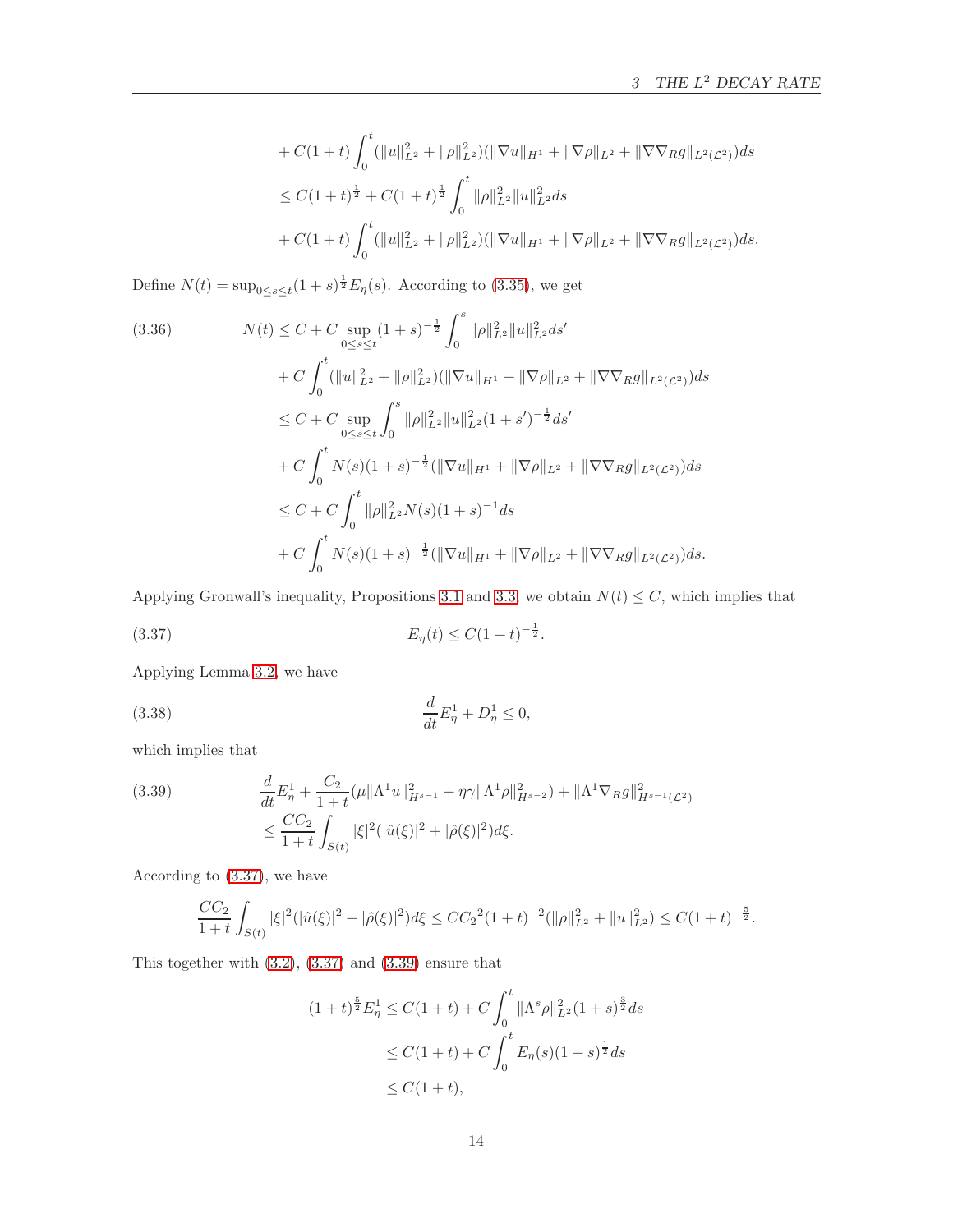which implies that

<span id="page-14-3"></span>
$$
(3.40) \t\t\t E_{\eta}^{1} \le C(1+t)^{-\frac{3}{2}}.
$$

Therefore, we complete the proof of Proposition [3.4.](#page-11-2)

Remark 3.5. The proposition [3.4](#page-11-2) indicates that

$$
\|\rho\|_{L^2} + \|u\|_{L^2} \le C(1+t)^{-\frac{1}{4}}.
$$

Combining with the incompressible FENE model and CNS system, one can see that this is not the optimal time decay.

In order to obtain optimal  $L^2$  decay rate, we have to use the estimate of lower frequency. The following lemma show that the decay rate implies that the solution will belong to some Besov space with negative index.

<span id="page-14-4"></span>**Lemma 3.6.** Let  $0 < \alpha, \sigma \leq 1$  and  $\sigma < 2\alpha$ . Assume that  $(\rho_0, u_0, g_0)$  satisfy the condition in Theorem [1.1.](#page-3-1) For any  $t \in [0, +\infty)$ , if

<span id="page-14-2"></span>
$$
(3.41) \quad E_{\eta}(t) \le C(1+t)^{-\alpha}, \qquad E_{\eta}^{1}(t) \le C(1+t)^{-\alpha-1} \qquad and \qquad \int_{0}^{t} (1+s)^{\alpha} \|\Lambda^{1} \nabla_{R} g\|_{L^{2}(\mathcal{L}^{2})}^{2} ds \le C,
$$

then we have

(3.42) 
$$
(\rho, u, g) \in L^{\infty}(0, \infty; \dot{B}_{2,\infty}^{-\sigma}) \times L^{\infty}(0, \infty; \dot{B}_{2,\infty}^{-\sigma}) \times L^{\infty}(0, \infty; \dot{B}_{2,\infty}^{-\sigma}(\mathcal{L}^2)).
$$

*Proof.* Applying  $\dot{\Delta}_j$  to [\(1.2\)](#page-1-2), we get

(3.43)  
\n
$$
\begin{cases}\n\dot{\Delta}_j \rho_t + div \, \dot{\Delta}_j u = \dot{\Delta}_j F, \\
\dot{\Delta}_j u_t - div \Sigma (\dot{\Delta}_j u) + \gamma \nabla \dot{\Delta}_j \rho - div \dot{\Delta}_j \tau = \dot{\Delta}_j G, \\
\dot{\Delta}_j g_t + \mathcal{L} \dot{\Delta}_j g - \nabla \dot{\Delta}_j u R_j \partial_{R_k} \mathcal{U} + div \dot{\Delta}_j u = \dot{\Delta}_j H,\n\end{cases}
$$

where  $F = -div(\rho u)$ ,  $G = -u \cdot \nabla u + [i(\rho) - 1](div\Sigma(u) + div\tau) + [\gamma - h(\rho)]\nabla \rho$  and  $H = -u \cdot \nabla g$  $\frac{1}{\psi_{\infty}}\nabla_R\cdot(\nabla uRg\psi_{\infty}).$ 

Using  $\int_B \dot{\Delta}_j g \psi_\infty dR = 0$  and integrating by parts, then we have

<span id="page-14-0"></span>
$$
(3.44) \qquad \frac{1}{2} \frac{d}{dt} (\gamma \|\dot{\Delta}_{j}\rho\|_{L^{2}}^{2} + \|\dot{\Delta}_{j}u\|_{L^{2}}^{2} + \|\dot{\Delta}_{j}g\|_{L^{2}(\mathcal{L}^{2})}^{2}) \n+ \mu \|\nabla \dot{\Delta}_{j}u\|_{L^{2}}^{2} + (\mu + \mu')\|div\dot{\Delta}_{j}u\|_{L^{2}}^{2} + \|\nabla_{R}\dot{\Delta}_{j}g\|_{L^{2}(\mathcal{L}^{2})}^{2} \n= \int_{\mathbb{R}^{2}} \gamma \dot{\Delta}_{j} F \dot{\Delta}_{j} \rho dx + \int_{\mathbb{R}^{2}} \dot{\Delta}_{j} G \dot{\Delta}_{j} u dx + \int_{\mathbb{R}^{2}} \int_{B} \dot{\Delta}_{j} H \dot{\Delta}_{j} g \psi_{\infty} dx dR \n\leq C(\|\dot{\Delta}_{j}F\|_{L^{2}} \|\dot{\Delta}_{j}\rho\|_{L^{2}} + \|\dot{\Delta}_{j}G\|_{L^{2}} \|\dot{\Delta}_{j}u\|_{L^{2}}) \n+ C(\|\dot{\Delta}_{j}(u\nabla g)\|_{L^{2}(\mathcal{L}^{2})}^{2} + \|\dot{\Delta}_{j}(\nabla u R g)\|_{L^{2}(\mathcal{L}^{2})}^{2}) + \frac{1}{2} \|\nabla_{R}\dot{\Delta}_{j}g\|_{L^{2}(\mathcal{L}^{2})}^{2}.
$$

Multiplying both sides of [\(3.44\)](#page-14-0) by  $2^{-2j\sigma}$  and taking  $l^{\infty}$  norm, we get

<span id="page-14-1"></span>
$$
(3.45) \qquad \frac{d}{dt}(\gamma \|\rho\|_{\dot{B}_{2,\infty}^{-\sigma}}^2 + \|u\|_{\dot{B}_{2,\infty}^{-\sigma}}^2 + \|g\|_{\dot{B}_{2,\infty}^{-\sigma}}^2(\mathcal{L}^2))
$$

d

 $\Box$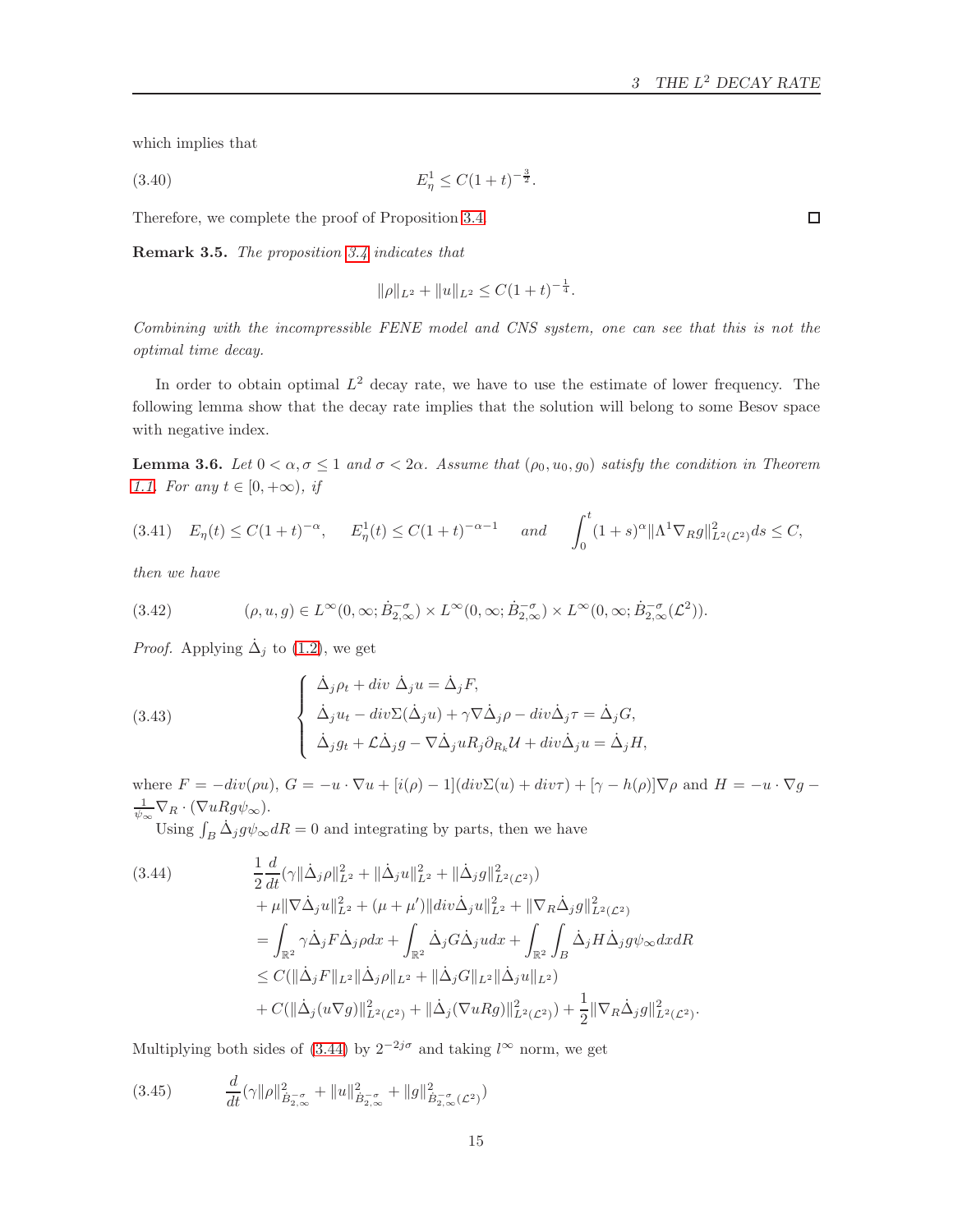$$
\leq C(\|F\|_{\dot{B}^{-\sigma}_{2,\infty}}\|\rho\|_{\dot{B}^{-\sigma}_{2,\infty}}+\|G\|_{\dot{B}^{-\sigma}_{2,\infty}}\|u\|_{\dot{B}^{-\sigma}_{2,\infty}}+\|\nabla uRg\|_{\dot{B}^{-\sigma}_{2,\infty}(\mathcal{L}^2)}^2+\|u\nabla g\|_{\dot{B}^{-\sigma}_{2,\infty}(\mathcal{L}^2)}^2).
$$

Define  $M(t) = \sum_{0 \le s \le t} ||\rho||_{\dot{B}_{2,\infty}^{-\sigma}} + ||u||_{\dot{B}_{2,\infty}^{-\sigma}} + ||g||_{\dot{B}_{2,\infty}^{-\sigma}(\mathcal{L}^2)}$ . According to [\(3.45\)](#page-14-1), we deduce that

<span id="page-15-0"></span>(3.46) 
$$
M^{2}(t) \leq M^{2}(0) + CM(t) \int_{0}^{t} ||F||_{\dot{B}_{2,\infty}^{-\sigma}} + ||G||_{\dot{B}_{2,\infty}^{-\sigma}} ds + C \int_{0}^{t} ||\nabla uRg||_{\dot{B}_{2,\infty}^{-\sigma}(\mathcal{L}^{2})}^{2} + ||u\nabla g||_{\dot{B}_{2,\infty}^{-\sigma}(\mathcal{L}^{2})}^{2} ds.
$$

Using Lemmas [2.2,](#page-5-3) [2.3](#page-5-4) and [\(3.41\)](#page-14-2), we obtain

$$
\int_0^t \|\nabla uRg\|_{\dot{B}^{-\sigma}_{2,\infty}(\mathcal{L}^2)}^2 + \|u\nabla g\|_{\dot{B}^{-\sigma}_{2,\infty}(\mathcal{L}^2)}^2 ds \leq C \int_0^t \|\nabla uRg\|_{L^{\frac{2}{\sigma+1}}(\mathcal{L}^2)}^2 + \|u\nabla g\|_{L^{\frac{2}{\sigma+1}}(\mathcal{L}^2)}^2 ds
$$
  

$$
\leq C \int_0^t \|\nabla u\|_{L^2}^2 \|g\|_{L^{\frac{2}{\sigma}}(\mathcal{L}^2)}^2 + \|\nabla g\|_{L^2(\mathcal{L}^2)}^2 \|u\|_{L^{\frac{2}{\sigma}}}^2 ds \leq C,
$$

and

$$
\int_0^t \|F\|_{\dot{B}_{2,\infty}^{-\sigma}} ds \le C \int_0^t \|F\|_{L^{\frac{2}{\sigma+1}}} ds
$$
  
\n
$$
\le C \int_0^t \|u\|_{L^{\frac{2}{\sigma}}} \|\nabla \rho\|_{L^2} + \|div \, u\|_{L^2} \|\rho\|_{L^{\frac{2}{\sigma}}} ds
$$
  
\n
$$
\le C \int_0^t \|u\|_{L^2}^{\sigma} \|\nabla u\|_{L^2}^{1-\sigma} \|\nabla \rho\|_{L^2} + \|div \, u\|_{L^2} \|\rho\|_{L^2}^{\sigma} \|\nabla \rho\|_{L^2}^{1-\sigma} ds
$$
  
\n
$$
\le C \int_0^t (1+s)^{-(1+\alpha-\frac{\sigma}{2})} ds \le C.
$$

By virtue of [\(3.41\)](#page-14-2), we similarly get

$$
(3.47) \quad \int_0^t ||G||_{\dot{B}_{2,\infty}^{-\sigma}} ds \le C \int_0^t (1+s)^{-(1+\alpha-\frac{\sigma}{2})} ds + C \int_0^t ||div \tau||_{L^2} ||\rho||_{L^{\frac{2}{\sigma}}} ds
$$
  
\n
$$
\le C + C \int_0^t ||\rho||_{L^2}^{\sigma} ||\nabla \rho||_{L^2}^{1-\sigma} ||\nabla \nabla_R g||_{L^2(L^2)} ds
$$
  
\n
$$
\le C + C (\int_0^t ||\rho||_{L^2}^{2\sigma} ||\nabla \rho||_{L^2}^{2-2\sigma} (1+s)^{-\alpha} ds)^{\frac{1}{2}} (\int_0^t (1+s)^{\alpha} ||\nabla \nabla_R g||_{L^2(L^2)}^2 ds)^{\frac{1}{2}}
$$
  
\n
$$
\le C + C (\int_0^t (1+s)^{-(1+2\alpha-\sigma)} ds)^{\frac{1}{2}} \le C.
$$

From [\(3.46\)](#page-15-0), we have  $M^2(t) \leq CM^2(0) + M(t)C + C$ . By virtue of interpolation theory, we can deduce that  $(\rho_0, u_0, g_0) \in \dot{B}^{-\sigma}_{2,\infty} \times \dot{B}^{-\sigma}_{2,\infty} \times \dot{B}^{-\sigma}_{2,\infty} (\mathcal{L}^2)$  with  $0 < \sigma \leq 1$ . Then  $M^2(0) \leq C$  implies that  $M(t) \leq C.$  $\Box$ 

Using the above lemma one can prove that the solution belongs to some Besov space. The following proposition indicates that if the solution belongs to some Besov space with negative index, then the decay rate can be improved.

<span id="page-15-2"></span>**Proposition 3.7.** Let  $0 < \beta, \sigma \leq 1$  and  $\frac{1}{2} \leq \alpha$ . Assume that  $(\rho_0, u_0, g_0)$  satisfy the condition in Theorem [1.1.](#page-3-1) For any  $t \in [0, +\infty)$ , if

<span id="page-15-1"></span>
$$
(3.48)\quad E_{\eta}(t) \le C(1+t)^{-\alpha}, \qquad E_{\eta}^{1}(t) \le C(1+t)^{-\alpha-1} \qquad and \qquad \int_{0}^{t} (1+s)^{\frac{3}{4}} \|\Lambda^{1} \nabla_{R} g\|_{L^{2}(\mathcal{L}^{2})}^{2} ds \le C,
$$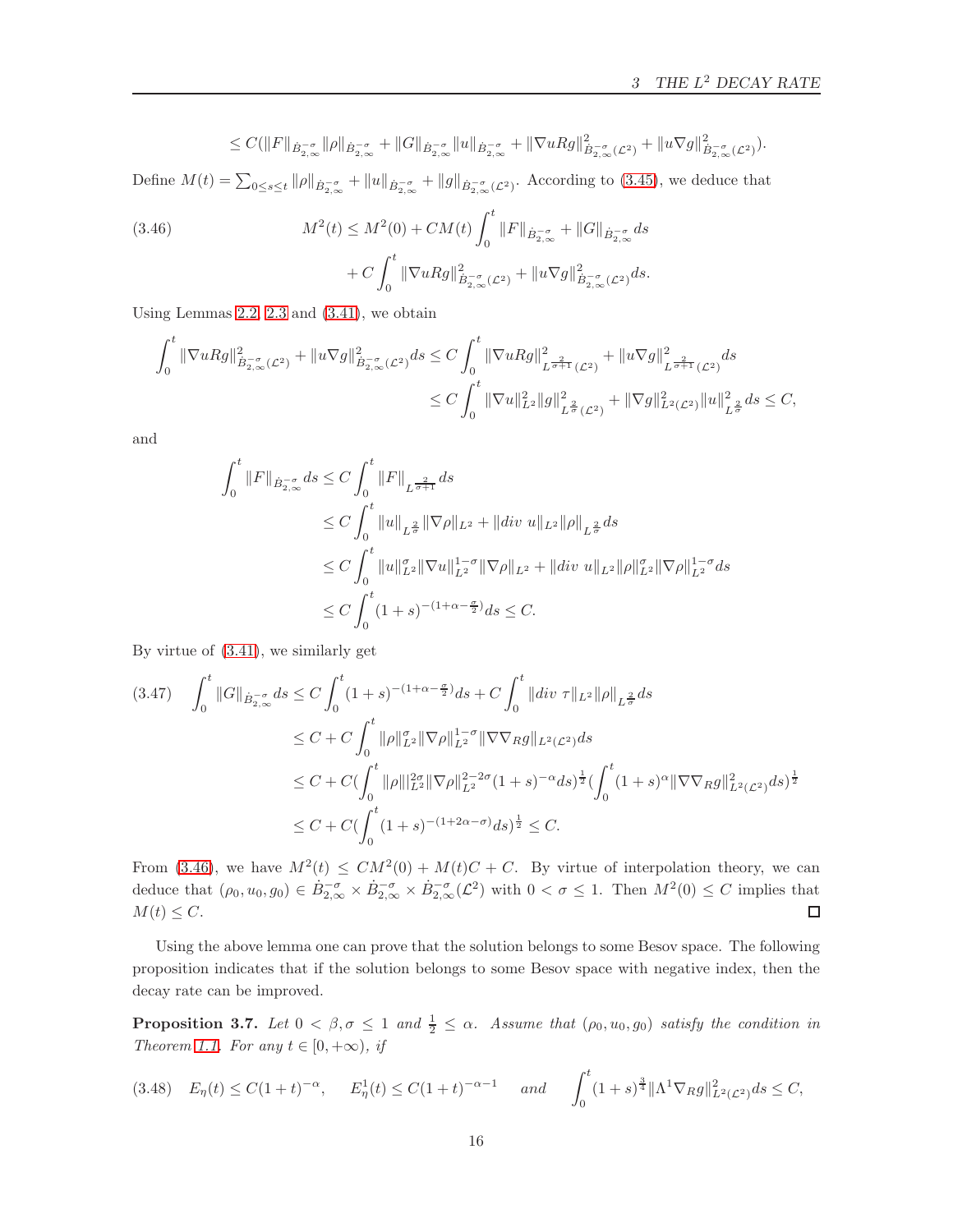and

<span id="page-16-0"></span>(3.49) 
$$
(\rho, u, g) \in L^{\infty}(0, \infty; \dot{B}_{2,\infty}^{-\sigma}) \times L^{\infty}(0, \infty; \dot{B}_{2,\infty}^{-\sigma}) \times L^{\infty}(0, \infty; \dot{B}_{2,\infty}^{-\sigma}(\mathcal{L}^2)),
$$

then there exists a constant C such that

(3.50) 
$$
E_{\eta}(t) \leq C(1+t)^{-\beta} \quad \text{and} \quad E_{\eta}^{1}(t) \leq C(1+t)^{-\beta-1}
$$

where  $\beta < \frac{\sigma+1}{2}$  for  $\alpha = \frac{1}{2}$  and  $\beta = \frac{\sigma+1}{2}$  for  $\alpha > \frac{1}{2}$ .

Proof. According to  $(3.48)$ , we obtain

$$
\int_{S(t)} \int_0^t |\widehat{\rho u}|^2 ds d\xi \le C(1+t)^{-1} \int_0^t \|\rho\|_{L^2}^2 \|u\|_{L^2}^2 ds \le C(1+t)^{-1} \int_0^t (1+s)^{-2\alpha} ds \le C(1+t)^{-\beta}.
$$

By virtue of  $(3.48)$  and  $(3.49)$ , we have

$$
\int_{S(t)} \int_0^t |\hat{G} \cdot \bar{\hat{u}}| ds d\xi \le C \int_0^t ||G||_{L^1} \int_{S(t)} |\hat{u}| d\xi ds
$$
  
\n
$$
\le C(1+t)^{-\frac{1}{2}} \int_0^t ||G||_{L^1} (\int_{S(t)} |\hat{u}|^2 d\xi)^{\frac{1}{2}} ds
$$
  
\n
$$
\le C(1+t)^{-\frac{\sigma+1}{2}} M(t) \int_0^t ||G||_{L^1} ds
$$
  
\n
$$
\le C(1+t)^{-\frac{\sigma+1}{2}} \int_0^t (1+s)^{-\alpha-\frac{1}{2}} + ||\rho||_{L^2} ||\nabla \nabla_R g||_{L^2(L^2)} ds
$$
  
\n
$$
\le C(1+t)^{-\beta} + C(1+t)^{-\frac{\sigma+1}{2}} (\int_0^t ||\rho||_{L^2}^2 (1+s)^{-\frac{3}{4}} ds)^{\frac{1}{2}}
$$
  
\n
$$
\le C(1+t)^{-\beta}.
$$

Similar to the proof of Proposition [3.4,](#page-11-2) we obtain

$$
(3.51) \t\t \t\t \frac{d}{dt} E_{\eta}(t) + \frac{\mu C_2}{1+t} \|u\|_{H^s}^2 + \frac{\eta \gamma C_2}{1+t} \|\rho\|_{H^{s-1}}^2 + \|\nabla_R g\|_{H^s(\mathcal{L}^2)}^2 \leq \frac{CC_2}{1+t} (1+t)^{-\beta}.
$$

Then the proof of [\(3.40\)](#page-14-3) implies that

<span id="page-16-1"></span>(3.52) 
$$
E_{\eta}(t) \leq C(1+t)^{-\beta}.
$$

Using Lemma [3.2,](#page-9-1) we have

(3.53) 
$$
\frac{d}{dt} E_{\eta}^{1} + \frac{C_{1}}{1+t} (\mu \| \Lambda^{1} u \|_{H^{s-1}}^{2} + \eta \gamma \| \Lambda^{1} \rho \|_{H^{s-2}}^{2}) + \| \Lambda^{1} \nabla_{R} g \|_{H^{s-1}(\mathcal{L}^{2})}^{2}
$$

$$
\leq \frac{CC_{1}}{1+t} \int_{S(t)} |\xi|^{2} (|\hat{u}(\xi)|^{2} + |\hat{\rho}(\xi)|^{2}) d\xi.
$$

According to [\(3.52\)](#page-16-1), we have

$$
(3.54) \qquad \frac{CC_2}{1+t}\int_{S(t)}|\xi|^2(|\hat{u}(\xi)|^2+|\hat{\rho}(\xi)|^2)d\xi \le CC_2^2(1+t)^{-2}(\|\rho\|_{L^2}^2+\|u\|_{L^2}^2) \le C(1+t)^{-2-\beta}.
$$

Then the proof of [\(3.40\)](#page-14-3) implies that  $E^1_\eta \leq C(1+t)^{-1-\beta}$ . We thus finish the proof of Proposition [3.7.](#page-15-2)  $\Box$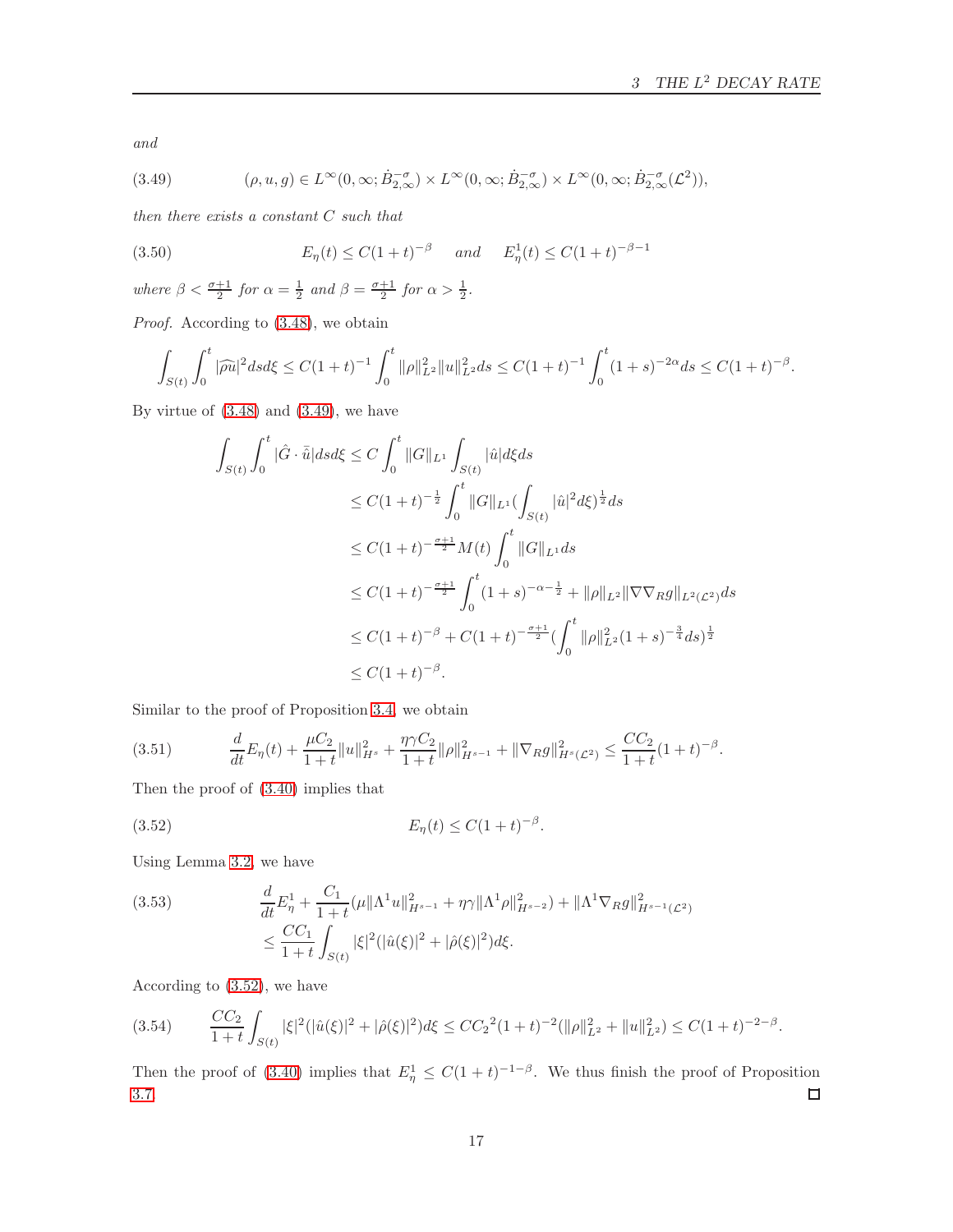#### The proof of Theorem [1.1:](#page-3-1)

We now improve the decay rate in Proposition [3.4.](#page-11-2) According to Propositions [3.3,](#page-10-2) [3.4](#page-11-2) and Lemma [3.6](#page-14-4) with  $\sigma = \alpha = \frac{1}{2}$ , we obtain

$$
(\rho, u, g) \in L^{\infty}(0, \infty; \dot{B}_{2,\infty}^{-\frac{1}{2}}) \times L^{\infty}(0, \infty; \dot{B}_{2,\infty}^{-\frac{1}{2}}) \times L^{\infty}(0, \infty; \dot{B}_{2,\infty}^{-\frac{1}{2}}(\mathcal{L}^2)).
$$

Taking advantage of Propositions [3.7](#page-15-2) with  $\alpha = \sigma = \frac{1}{2}$  and  $\beta = \frac{5}{8}$ , we deduce that

$$
E_{\eta}(t) \leq C(1+t)^{-\frac{5}{8}}
$$
 and  $E_{\eta}^{1}(t) \leq C(1+t)^{-\frac{5}{8}-1}$ .

According to Proposition [3.3](#page-10-2) and Lemma [3.6](#page-14-4) with  $\sigma = 1$  and  $\alpha = \frac{5}{8}$ , we obtain

$$
(\rho, u, g) \in L^{\infty}(0, \infty; \dot{B}_{2,\infty}^{-1}) \times L^{\infty}(0, \infty; \dot{B}_{2,\infty}^{-1}) \times L^{\infty}(0, \infty; \dot{B}_{2,\infty}^{-1}(\mathcal{L}^2)).
$$

Using Propositions [3.7](#page-15-2) again with  $\alpha = \frac{5}{8}$  and  $\sigma = \beta = 1$ , we verify that

$$
E_{\eta}(t) \le C(1+t)^{-1}
$$
 and  $E_{\eta}^{1}(t) \le C(1+t)^{-2}$ .

To get the faster decay rate for g in  $L^2$ , we need the following standard energy estimation to [\(1.2\)](#page-1-2):

$$
\frac{1}{2}\frac{d}{dt}||g||_{L^{2}(\mathcal{L}^{2})}^{2}+||\nabla_{R}g||_{L^{2}(\mathcal{L}^{2})}^{2}\lesssim-\int_{\mathbb{R}^{d}}\nabla u:\tau dx+\|\nabla u\|_{L^{\infty}}||g||_{L^{2}(\mathcal{L}^{2})}||\nabla_{R}g||_{L^{2}(\mathcal{L}^{2})}.
$$

By Lemma [2.4,](#page-5-1) Lemma [2.5,](#page-5-2) we have

$$
\int_{\mathbb{R}^d} \nabla u : \tau dx \leq \delta \|\nabla_R g\|_{L^2(\mathcal{L}^2)}^2 + C_{\delta} \|\nabla u\|_{L^2}^2.
$$

Using Lemma [2.4](#page-5-1) and Theorem [2.6,](#page-5-0) we deduce that

$$
\frac{d}{dt}||g||_{L^2(\mathcal{L}^2)}^2 + ||g||_{L^2(\mathcal{L}^2)}^2 \leq C_\delta ||\nabla u||_{L^2}^2,
$$

which implies that

$$
||g||_{L^{2}(\mathcal{L}^{2})}^{2} \le ||g_{0}||_{L^{2}(\mathcal{L}^{2})}^{2}e^{-t} + C \int_{0}^{t} e^{-(t-s)} ||\nabla u||_{L^{2}}^{2} ds
$$
  
\n
$$
\le C(e^{-t} + \int_{0}^{t} e^{-(t-s)}(1+s)^{-2} ds)
$$
  
\n
$$
\le C(1+t)^{-2}.
$$

We thus complete the proof of Theorem [1.1.](#page-3-1)

**Remark 3.8.** One can see that the decay rate for the  $\dot{H}^1$ -norm obtained in Propositions [3.4](#page-11-2) is not optimal. However, in the proof of Theorem [1.1,](#page-3-1) we improve the decay rate to  $(1 + t)^{-1}$ .

**Remark 3.9.** In Theorem [1.1,](#page-3-1) we only obtain the optimal decay rate with  $d = 2$ . The decay rate for  $d = 1$  is an interesting problem. However, the technique in this paper fail to obtain the optimal decay rate when  $d = 1$ . We are going to study about this problem in the future.

<span id="page-17-0"></span>Acknowledgments This work was partially supported by the National Natural Science Foundation of China (No.11671407 and No.11701586), the Macao Science and Technology Development Fund (No. 098/2013/A3), and Guangdong Province of China Special Support Program (No. 8-2015), and the key project of the Natural Science Foundation of Guangdong province (No. 2016A030311004).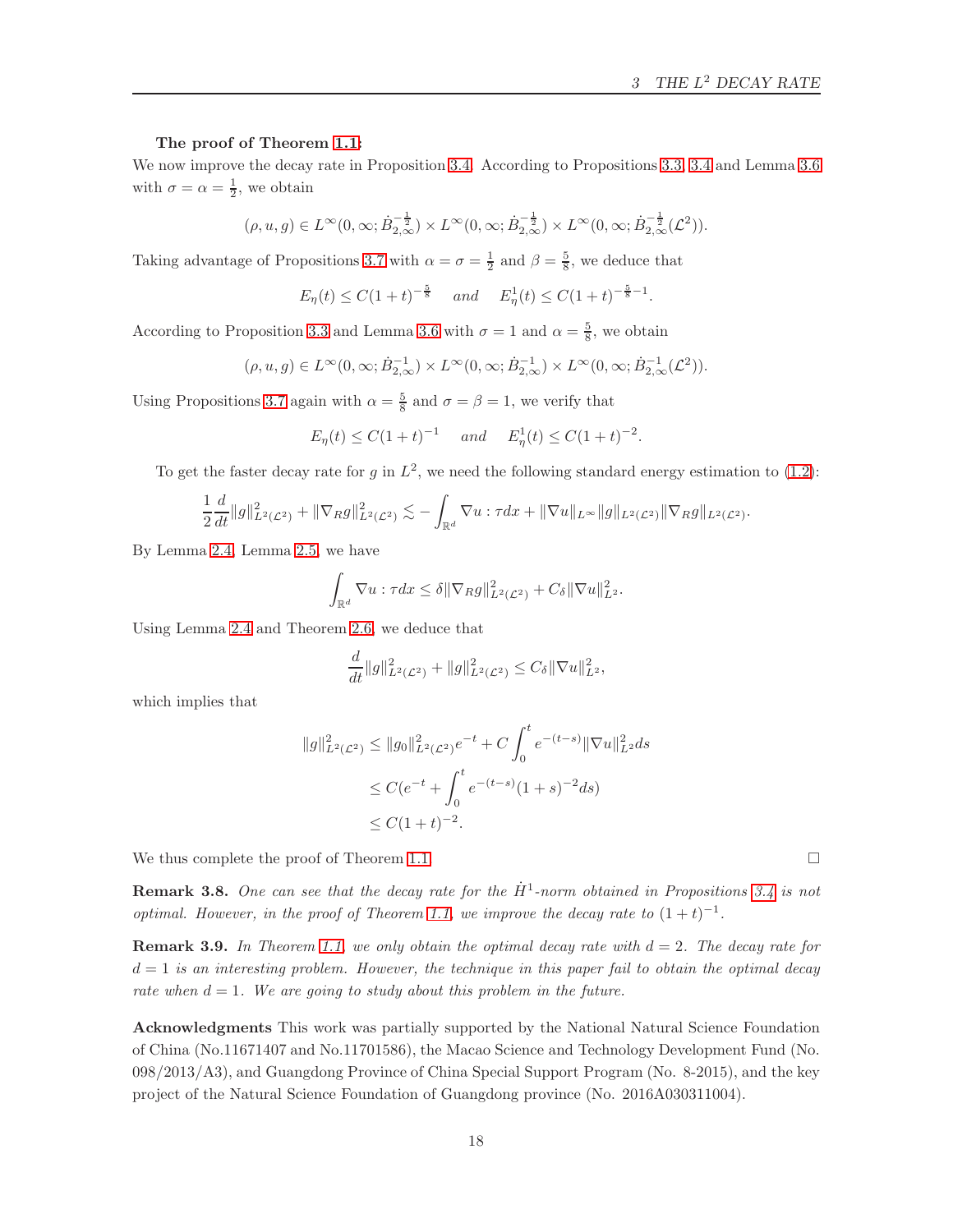## <span id="page-18-13"></span>References

- [1] H. Bahouri, J.-Y. Chemin, and R. Danchin. Fourier analysis and nonlinear partial differential equations, volume 343 of Grundlehren der Mathematischen Wissenschaften. Springer, Heidelberg, 2011.
- <span id="page-18-3"></span><span id="page-18-0"></span>[2] R. B. Bird, R. C. Armstrong, and O. Hassager. Dynamics of Polymeric Liquids, volume 1. Wiley, New York, 1977.
- [3] D. Bresch and B. Desjardins. Existence of global weak solutions for a 2d viscous shallow water equations and convergence to the quasi-geostrophic model. Communications in Mathematical Physics., 238(1-2):211–233, 2003.
- <span id="page-18-4"></span>[4] D. Bresch, B. Desjardins, and C. K. Lin. On some compressible fluid models: Korteweg, lubrication, and shallow water systems. Communications in Partial Differential Equationss., 28(3- 4):843–868, 2003.
- <span id="page-18-2"></span>[5] A. V. Busuioc, I. S. Ciuperca, D. Iftimie, and L. I. Palade. The FENE dumbbell polymer model: existence and uniqueness of solutions for the momentum balance equation. J. Dynam. Differential Equations, 26(2):217–241, 2014.
- <span id="page-18-10"></span>[6] Q. Chen, C. Miao, and Z. Zhang. Well-posedness in critical spaces for the compressible Navier-Stokes equations with density dependent viscosities. Revista Matematica Iberoamericana., 26(3):915–946, 2010.
- <span id="page-18-11"></span><span id="page-18-5"></span>[7] Q. Chen, C. Miao, and Z. Zhang. On the ill-posedness of the compressible Navier-Stokes equations in the critical besov spaces. Revista Matematica Iberoamericana., 31(4):165–186, 2011.
- <span id="page-18-6"></span>[8] R. Danchin. Global existence in critical spaces for compressible Navier-Stokes equations. Inventiones Mathematicae., 141(3):579–614, 2000.
- <span id="page-18-7"></span>[9] R. Danchin. Local theory in critical spaces for compressible viscous and heat-conductive gases. Comm Partial Differential Equations., 141(26):1183–1233, 2001.
- <span id="page-18-8"></span>[10] R. Danchin. On the uniqueness in critical spaces for compressible Navier-Stokes equations. Nonlinear Differential Equations Applications Nodea., 12(1):111–128, 2005.
- <span id="page-18-12"></span>[11] R. Danchin. Well-posedness in critical spaces for barotropic viscous fluids with truly not constant density. Communications in Partial Differential Equations., 32(9):111–128, 2007.
- <span id="page-18-9"></span>[12] R. Danchin and X. Jiang. Optimal time-decay estimates for the compressible Navier-Stokes equations in the critical  $L^p$  framework. Archive for Rational Mechanics and Analysis, 2016.
- <span id="page-18-1"></span>[13] R. Danchin and P. B. Mucha. A lagrangian approach for the incompressible Navier-Stokes equations with variable density. Communications on Pure and Applied Mathematics., 65(10), 2012.
- [14] M. Doi and S. F. Edwards. The Theory of Polymer Dynamics. Oxford University Press, Oxford, 1988.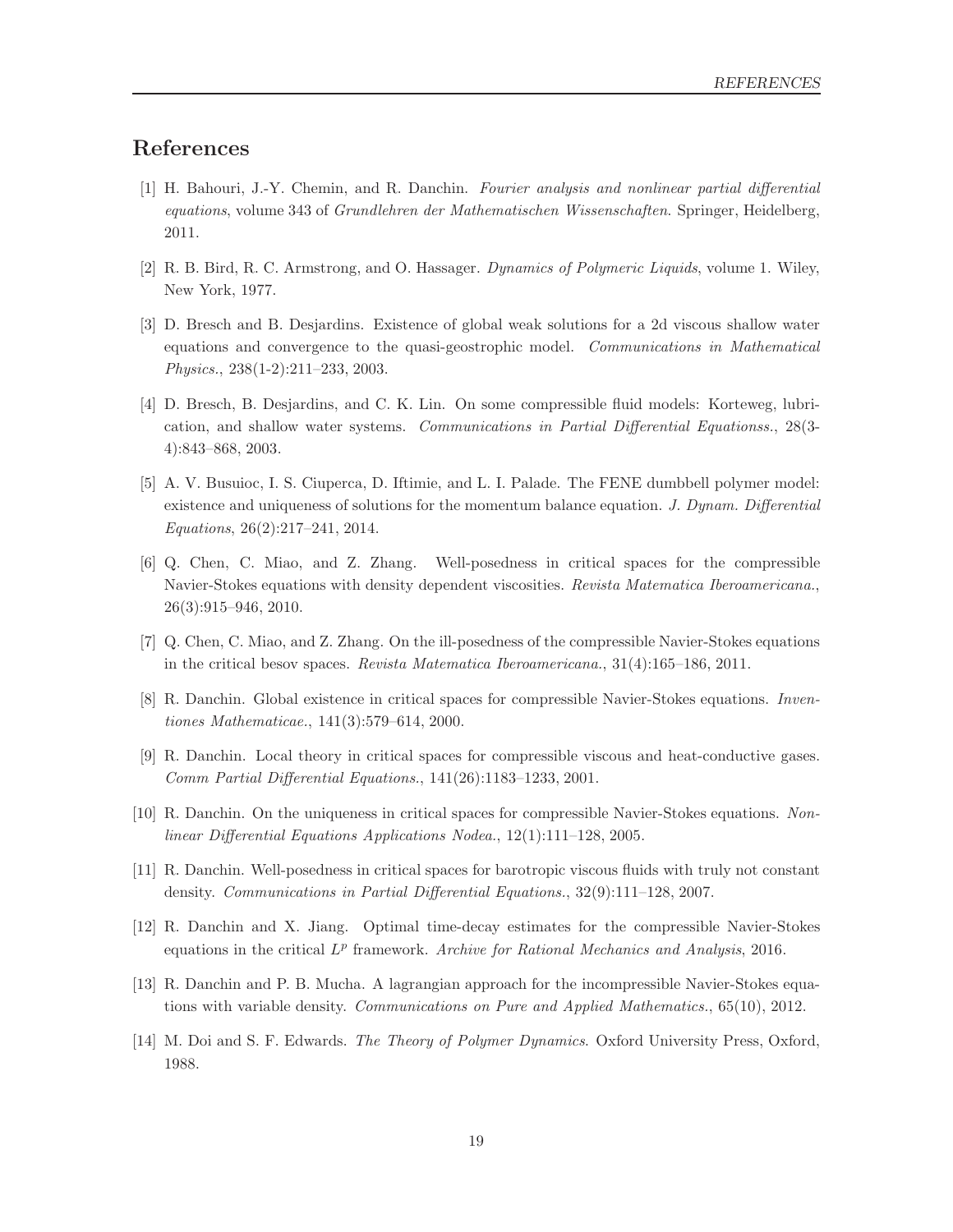- <span id="page-19-15"></span><span id="page-19-10"></span>[15] L. He, J. Huang, and C. Wang. Global stability of large solutions to the 3d compressible Navier-Stokes equations. Archive for Rational Mechanics and Analysis., 234(3):1167–1222, 2019.
- <span id="page-19-6"></span>[16] L. He and P. Zhang.  $L^2$  Decay of Solutions to a Micro-Macro Model for Polymeric Fluids Near Equilibrium. Siam Journal on Mathematical Analysis, 40(5):1905–1922, 2009.
- [17] X. Huang and J. Li. Existence and blowup behavior of global strong solutions to the twodimensional barotrpic compressible Navier-Stokes system with vacuum and large initial data. J. Math. Pures Appl. (9), 106(1):123–154, 2016.
- <span id="page-19-8"></span>[18] X. Huang, J. Li, and Z. Xin. Global well-posedness of classical solutions with large oscillations and vacuum to the three-dimensional isentropic compressible Navier-Stokes equations. Communications on Pure Applied Mathematics., 234, 2011.
- <span id="page-19-12"></span><span id="page-19-4"></span>[19] Y. Jia and H. Ye. Optimal decay rates of weak solutions for the 2D co-rotation FENE dumbbell model of polymeric flows. Appl. Math. Lett., 113:106860, 8, 2021.
- <span id="page-19-7"></span>[20] N. Jiang, Y. Liu, and T.-F. Zhang. Global classical solutions to a compressible model for micromacro polymeric fluids near equilibrium. SIAM J. Math. Anal., 50(4):4149–4179, 2018.
- <span id="page-19-0"></span>[21] Q. Jiu, Y. Wang, and Z. Xin. Global well-posedness of 2d compressible Navier-Stokes equations with large data and vacuum. *Journal of Mathematical Fluid Mechanics.*, 16(3):483–521, 2014.
- <span id="page-19-5"></span>[22] B. Jourdain, T. Lelièvre, and C. Le Bris. Existence of solution for a micro-macro model of polymeric fluid: the FENE model. J. Funct. Anal., 209(1):162–193, 2004.
- [23] A. V. Kazhikhov and V. V. Shelukhin. Unique global solution with respect to time of initialboundary value problems for one-dimensional equations of a viscous gas. J. Appl. Math. Mech., 41(2):273–282., 1977.
- <span id="page-19-11"></span><span id="page-19-9"></span>[24] H. Li, J. Li, and Z. Xin. Vanishing of vacuum states and blow-up phenomena of the compressible Navier-Stokes equations. Communications in Mathematical Physics., 281(2):401, 2008.
- <span id="page-19-1"></span>[25] H.-L. Li and T. Zhang. Large time behavior of isentropic compressible Navier-Stokes system in  $\mathbb{R}^3$ . Math. Methods Appl. Sci., 34(6):670–682, 2011.
- <span id="page-19-2"></span>[26] F. Lin, P. Zhang, and Z. Zhang. On the global existence of smooth solution to the 2-D FENE dumbbell model. Comm. Math. Phys., 277(2):531–553, 2008.
- <span id="page-19-3"></span>[27] W. Luo and Z. Yin. The Liouville Theorem and the  $L^2$  Decay for the FENE Dumbbell Model of Polymeric Flows. Arch. Ration. Mech. Anal., 224(1):209–231, 2017.
- <span id="page-19-14"></span>[28] W. Luo and Z. Yin. The  $L^2$  decay for the 2D co-rotation FENE dumbbell model of polymeric flows. Adv. Math., 343:522–537, 2019.
- <span id="page-19-13"></span>[29] Z. Luo, W. Luo, and Z. Yin. Global strong solutions and large time behavior to the compressible co-rotation FENE dumbbell model of polymeric flows near equilibrium. arXiv:2104.10844.
- [30] Z. Luo, W. Luo, and Z. Yin. Global strong solutions and optimal  $L^2$  decay to the compressible fene dumbbell model. arXiv:2107.08646.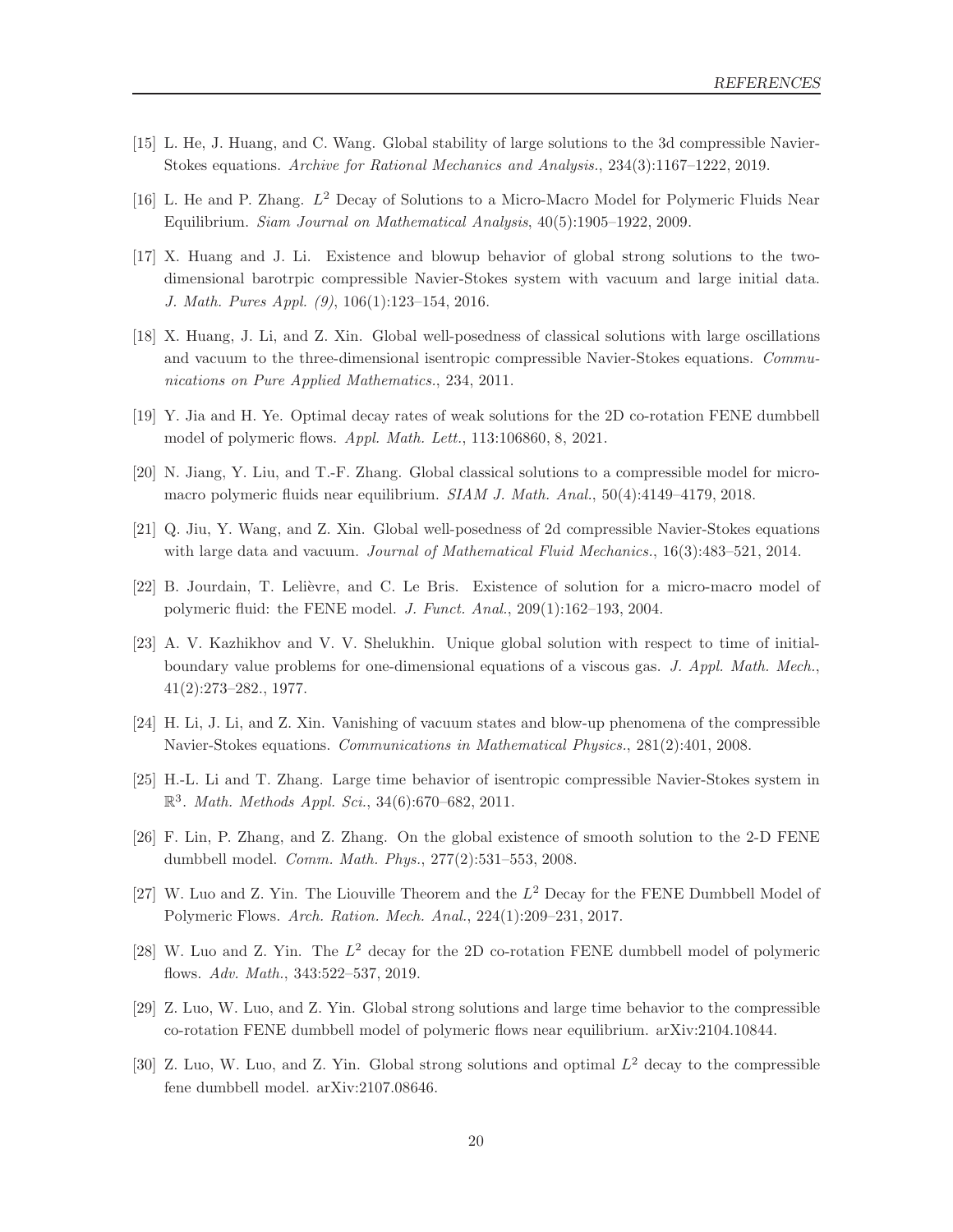- <span id="page-20-1"></span><span id="page-20-0"></span>[31] N. Masmoudi. Well-posedness for the FENE dumbbell model of polymeric flows. Comm. Pure Appl. Math., 61(12):1685–1714, 2008.
- <span id="page-20-14"></span>[32] N. Masmoudi. Global existence of weak solutions to the FENE dumbbell model of polymeric flows. Invent. Math., 191(2):427–500, 2013.
- <span id="page-20-7"></span>[33] N. Masmoudi. Equations for Polymeric Materials. Handbook of Mathematical Analysis in Mechanics of Viscous Fluids, 2016.
- [34] A. Matsumura and T. Nishida. The initial value problem for the equations of motion of compressible viscous and heat-conductive fluids. Proc. Japan Acad. Ser. A Math. Sci., 55:337–342, 1979.
- <span id="page-20-10"></span><span id="page-20-6"></span>[35] A. Mellet and A. Vasseur. On the barotropic compressible Navier-Stokes equations. Proc. Japan Acad. Ser. A Math. Sci., 32(3):431–452, 2007.
- <span id="page-20-16"></span>[36] J. Nash. Le probleme de cauchy pour les equations differentielles d'un fluide general. Bull.soc.math.france., 90(4):487–497, 1962.
- <span id="page-20-2"></span>[37] L. Nirenberg. On elliptic partial differential equations. Ann.scuola Norm.sup.pisa, 1959.
- <span id="page-20-5"></span>[38] M. Renardy. An existence theorem for model equations resulting from kinetic theories of polymer solutions. SIAM J. Math. Anal., 22(2):313–327, 1991.
- <span id="page-20-4"></span>[39] M. E. Schonbek.  $L^2$  decay for weak solutions of the Navier-Stokes equations. Arch. Rational Mech. Anal., 88(3):209–222, 1985.
- <span id="page-20-15"></span>[40] M. E. Schonbek. Existence and decay of polymeric flows. SIAM J. Math. Anal., 41(2):564–587, 2009.
- [41] L. Tong, Z. Tan, and Y. Wang. The asymptotic behavior of globally smooth solutions to the compressible magnetohydrodynamic equations with Coulomb force. Analysis and Applications, 2017.
- <span id="page-20-11"></span><span id="page-20-8"></span>[42] A. F. Vasseur and C. Yu. Existence of global weak solutions for 3D degenerate compressible Navier-Stokes equations. Invent. Math., 206(3):935–974, 2016.
- <span id="page-20-13"></span>[43] Z. Xin. Blowup of smooth solutions to the compressible Navier-Stokes equation with compact density. Communications on Pure Applied Mathematics., 1998.
- <span id="page-20-9"></span>[44] Z. Xin and J. Xu. Optimal decay for the compressible Navier-Stokes equations without additional smallness assumptions. 2018.
- <span id="page-20-12"></span>[45] Z. Xin and W. Yan. On blow-up of classical solutions to the compressible Navier-Stokes equations. Communications in Mathematical Physics., 321(2):529–541, 2013.
- <span id="page-20-3"></span>[46] J. Xu. A low-frequency assumption for optimal time-decay estimates to the compressible Navier-Stokes equations. Comm. Math. Phys., 371(2):525–560, 2019.
- [47] H. Zhang and P. Zhang. Local existence for the FENE-dumbbell model of polymeric fluids. Arch. Ration. Mech. Anal., 181(2):373–400, 2006.